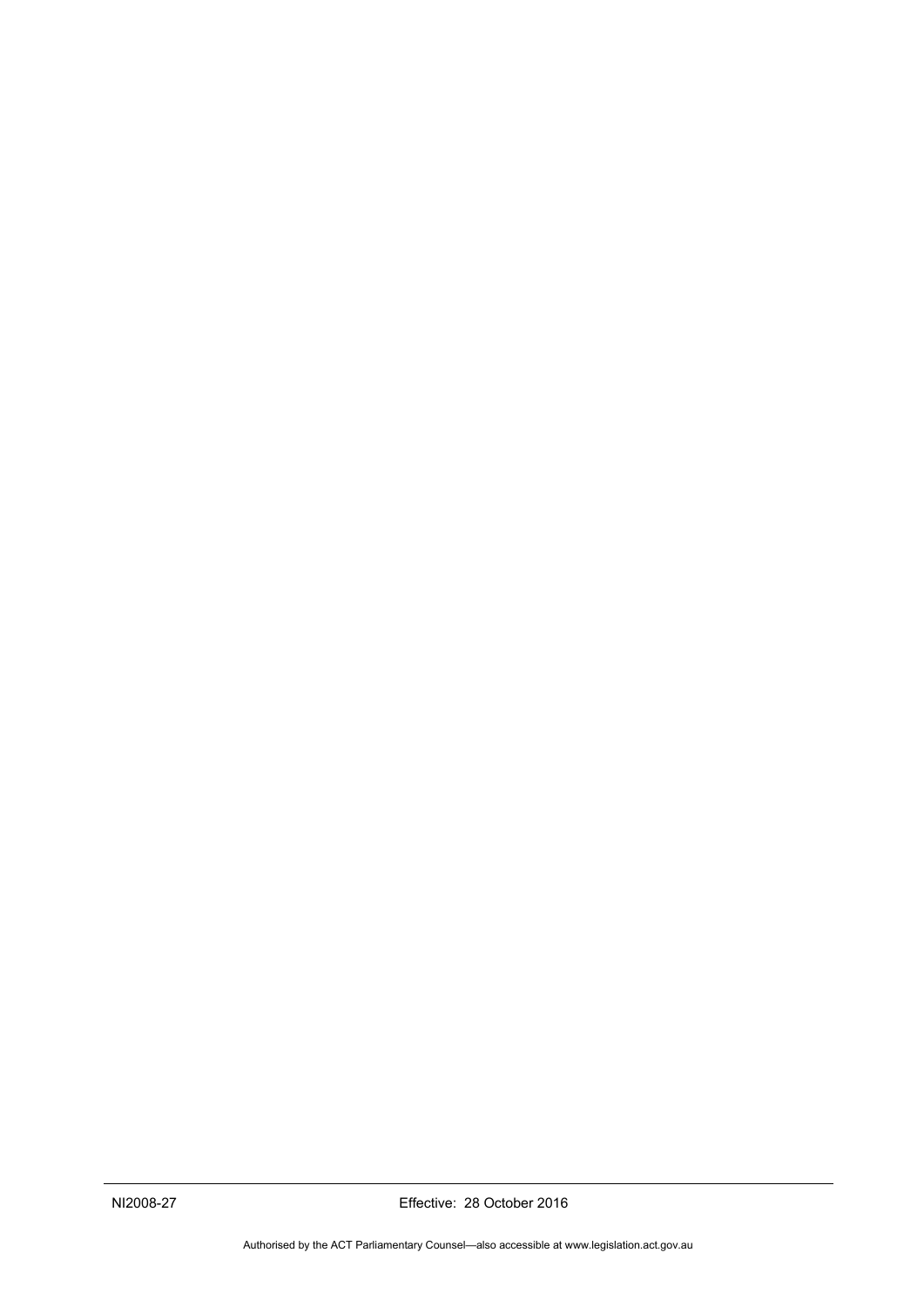# **Contents**

| Element 1:  |                 |    |
|-------------|-----------------|----|
| 1.1         |                 |    |
| Element 2:  |                 |    |
| 2.1         |                 |    |
| Element 3:  |                 |    |
| 3.1         |                 |    |
| 3.2         |                 |    |
| 3.3         |                 |    |
| 3.4         |                 |    |
| 3.5         |                 |    |
| 3.6         |                 |    |
| 3.7         |                 |    |
| 3.8         |                 |    |
| 3.9         |                 |    |
| Element 4:  |                 |    |
| 4.1         |                 |    |
| 4.2         |                 |    |
| 4.3         |                 |    |
| Element 5:  |                 |    |
| 5.1         |                 |    |
| 5.2         |                 |    |
| 5.3         |                 |    |
| Element 6:  |                 |    |
| 6.1         |                 |    |
| Element 7:  |                 |    |
| 7.1         |                 |    |
| 7.2         |                 |    |
| 7.3         | Tree protection | 13 |
| 7.4         |                 |    |
| Element 8:  |                 |    |
| 8.1         |                 |    |
| Element 9:  |                 |    |
| 9.1         |                 |    |
| 9.2         |                 |    |
| Element 10: |                 |    |
| 10.1        |                 |    |
|             |                 |    |
| Element 11: |                 |    |
| 11.1        |                 |    |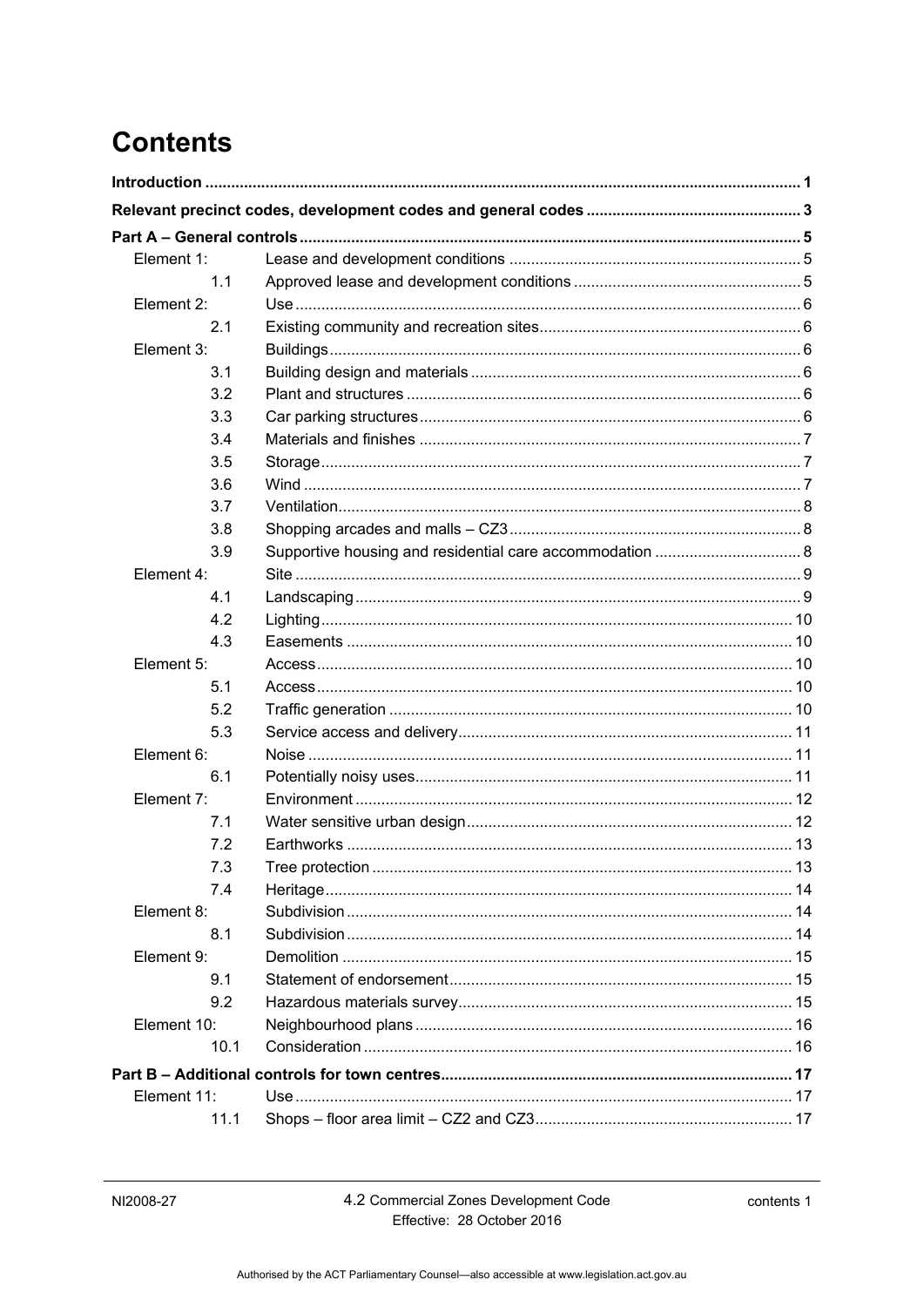| Element 12: |  |
|-------------|--|
| 12.1        |  |
| 12.2        |  |
|             |  |
| Element 13: |  |
| 13.1        |  |
| 13.2        |  |
| 13.3        |  |
| 13.4        |  |
| Element 14: |  |
| 14.1        |  |
| 14.2        |  |
|             |  |
| Element 15: |  |
| 15.2        |  |
| 15.3        |  |
| 15.4        |  |
| 15.5        |  |
| 15.6        |  |
| Element 16: |  |
| 16.1        |  |
| 16.2        |  |
| 16.3        |  |
|             |  |
| 16A.1       |  |
|             |  |
| Element 17: |  |
| 17.1        |  |
| Element 18: |  |
| 18.1        |  |
| 18.2        |  |
|             |  |
| Element 19: |  |
| 19.1        |  |
| 19.2        |  |
| 19.3        |  |
|             |  |
| Element 20: |  |
| 20.1        |  |
| Element 21: |  |
| 21.1        |  |
| 21.2        |  |
| Element 22: |  |
| 22.1        |  |
|             |  |

4.2 Commercial Zones Development Code Effective: 28 October 2016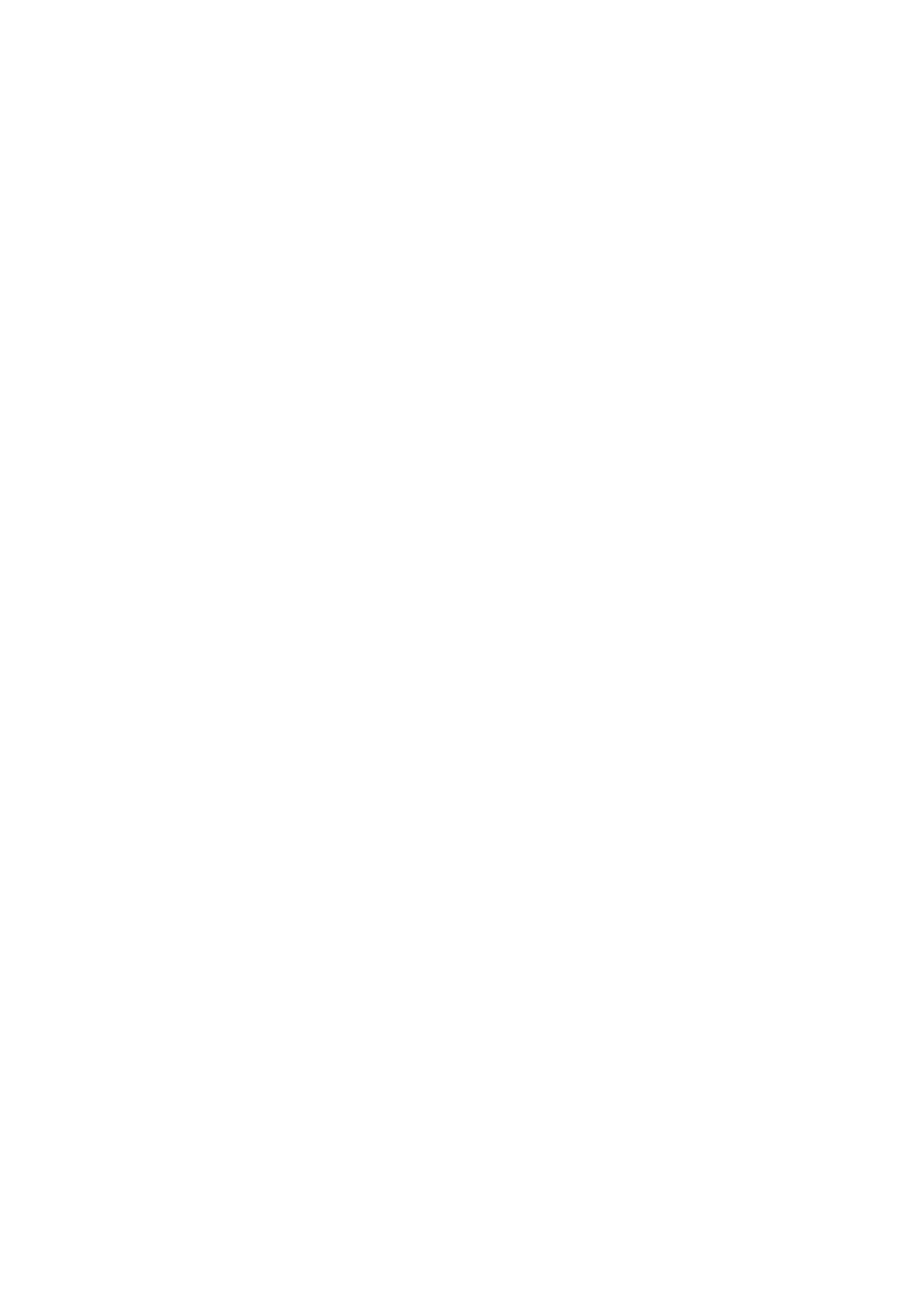# **Introduction**

#### <span id="page-6-0"></span>**Name**

The name of this code is **Commercial Zones Development Code**.

#### **Application**

This code applies to all development in the following zones:

- CZ1 major centres core zone
- CZ2 major centres business zone
- CZ3 major centres services zone
- CZ4 local centres zone
- CZ5 mixed use zone
- CZ6 leisure and accommodation zone.

#### **National Capital Plan**

Where a development is subject to special requirements under the National Capital Plan, or any relevant development control plan prepared under the National Capital Plan, the development must not be inconsistent with the special requirements or development control plan. Where any provision of this code is inconsistent with special requirements under the National Capital Plan, or any relevant development control plan prepared under the National Capital Plan, that provision has no effect.

#### **Purpose**

This code provides additional planning, design and environmental controls to support the objectives of the relevant zone.

It will be used by the *Authority* to assess development applications. It also offers guidance to applicants in designing development proposals and preparing development applications.

#### **Structure**

This code has a number of parts, each part a number of elements and each element one or more rules.

Each rule has an associated criterion (unless the rule is mandatory). Rules provide quantitative, or definitive, controls. In contrast, criteria are chiefly qualitative in nature.

In some instances rules are mandatory. Such rules are accompanied by the words "This is a mandatory requirement. There is no applicable criterion." Non-compliance with a mandatory rule will result in the refusal of the development application. Conversely, the words "There is no applicable rule" is found where a criterion only is applicable.

#### **Assessment tracks**

Assessment track for a particular developments are specified in the relevant zone development table.

Proposals in the **code track** must comply with all rules relevant to the development.

Proposals in the **merit track** and **impact track** must comply with a rule or its associated criterion, unless the rule is mandatory (ie. it has no related criterion). Where a rule is fully met, no reference to the related criterion needs to be made. Where there is a departure from a rule, or where a criterion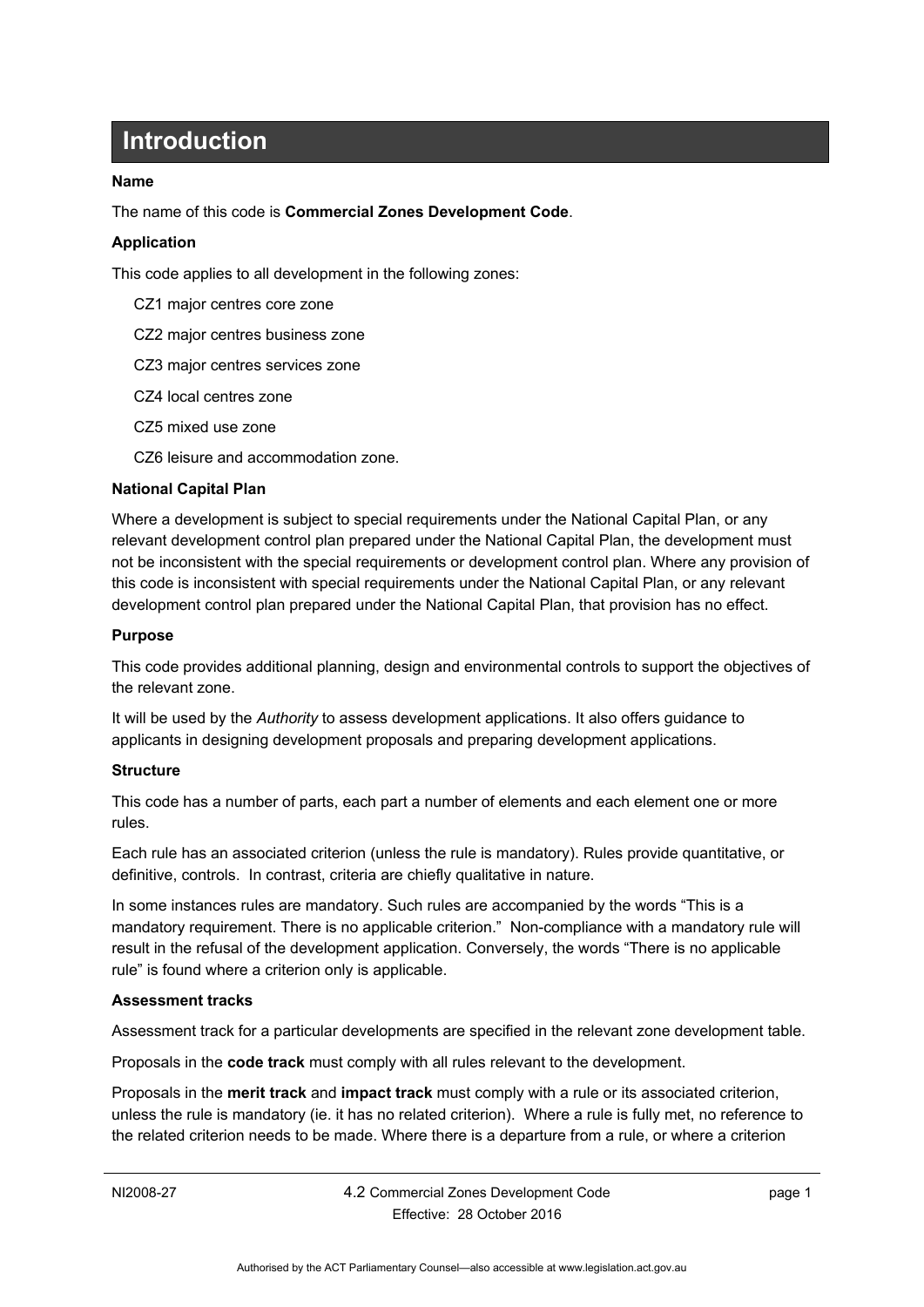only applies, the onus is on the applicant to demonstrate that the relevant criterion is satisfied, through supporting drawings and/or written documentation. In addition, the applicant for proposals in the impact track must justify any non-compliance by reference to the Statement of Strategic Directions.

#### **Code hierarchy**

Under the *Planning and Development Act 2007,* where more than one type of code applies to a development and there is inconsistency between provisions, the order of precedence is: precinct code, development code, and general code.

#### **Precinct codes**

Precinct codes may contain additional provisions that apply to specified *block*s. Precinct codes are found in part 10.

#### **Definitions**

Defined terms, references to legislation and other documents are italicised.

Definitions of terms used in this code are listed in part 13 of the Territory Plan or, for terms applicable only to this code, associated with the respective rule.

#### **Acronyms**

| <b>ACTPLA</b> | Planning and Land Authority within the ACT Environment and Sustainable<br>Development Directorate |
|---------------|---------------------------------------------------------------------------------------------------|
| EPA           | <b>ACT Environment Protection Authority</b>                                                       |
| <b>ESA</b>    | <b>Emergency Services Authority</b>                                                               |
| <b>ESDD</b>   | ACT Environment and Sustainable Development Directorate                                           |
| <b>NCA</b>    | <b>National Capital Authority</b>                                                                 |
| P&D Act       | Planning and Development Act 2007                                                                 |
| <b>TAMS</b>   | <b>ACT Territory and Municipal Services Directorate</b>                                           |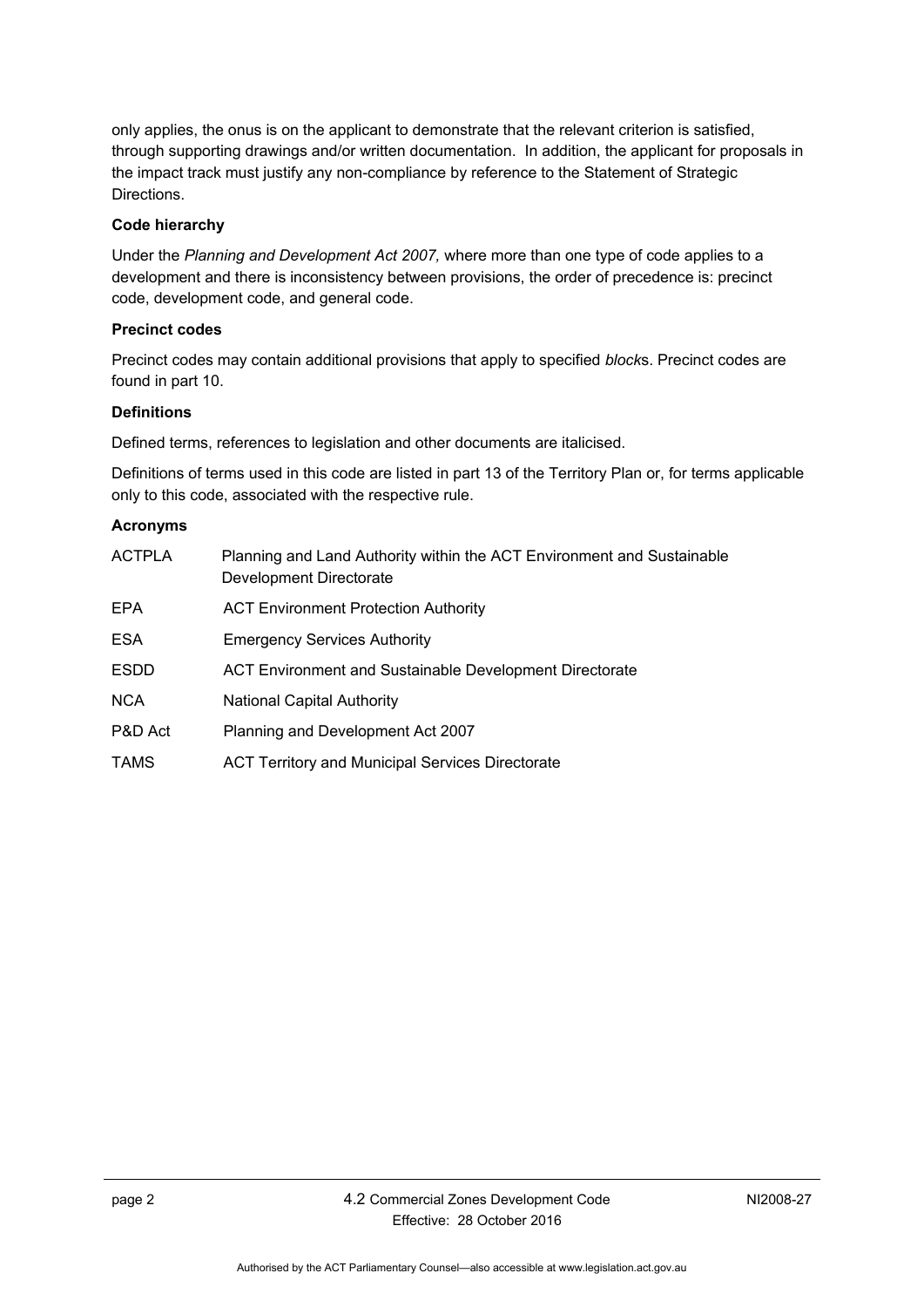# <span id="page-8-0"></span>**Relevant precinct codes, development codes and general codes**

Suburb precinct codes will be relevant to development in Civic (City, Braddon and Turner), town centres and group centres. Precinct codes may also be relevant to local centres and out-of-centre commercial areas (eg. west Deakin). **Precinct codes** are located in section 10 of the Territory Plan

**Development codes** that may be relevant are marked Y in table 1.

| Table 1 – Development codes applicable to development in commercial zones. |  |  |  |
|----------------------------------------------------------------------------|--|--|--|
|----------------------------------------------------------------------------|--|--|--|

| development/<br>use                    | this code | Residential Zones<br>Development Code | Multi Unit Housing<br>Development Code |
|----------------------------------------|-----------|---------------------------------------|----------------------------------------|
| ancillary use                          | Y         |                                       |                                        |
| aquatic recreation facility            | Ÿ         |                                       |                                        |
| boarding house                         | Y         |                                       |                                        |
| car park                               | Y         |                                       |                                        |
| caravan park/camping ground            |           |                                       |                                        |
| civic administration                   | Ý         |                                       |                                        |
| club                                   | Y         |                                       |                                        |
| COMMERCIAL ACCOMMODATION USE           | Y         |                                       |                                        |
| communications facility                | Y         |                                       |                                        |
| <b>COMMUNITY USE</b>                   |           |                                       |                                        |
| consolidation                          |           |                                       |                                        |
| craft workshop                         |           |                                       |                                        |
| demolition                             | Y         |                                       |                                        |
| drink establishment                    | Y         |                                       |                                        |
| drive-in cinema                        | Ÿ         |                                       |                                        |
| emergency services facility            | Y         |                                       |                                        |
| freight transport facility             | Y         |                                       |                                        |
| funeral parlour                        |           |                                       |                                        |
| group or organised camp                |           |                                       |                                        |
| guest house                            |           |                                       |                                        |
| home business                          | Y         |                                       |                                        |
| hotel                                  | Ÿ         |                                       |                                        |
| indoor entertainment facility          | Ÿ         |                                       |                                        |
| indoor recreation facility             | Ÿ         |                                       |                                        |
| industrial trades                      | Y         |                                       |                                        |
| light industry                         |           |                                       |                                        |
| minor use                              | Y         |                                       |                                        |
| motel                                  |           |                                       |                                        |
| municipal depot                        | Y         |                                       |                                        |
| <b>NON RETAIL COMMERCIAL</b>           | Y         |                                       |                                        |
| outdoor recreation facility            | Y         |                                       |                                        |
| overnight camping area                 |           |                                       |                                        |
| parkland                               | Y         |                                       |                                        |
| pedestrian plaza                       | Ý         |                                       |                                        |
| place of assembly                      | Y         |                                       |                                        |
| plant and equipment hire establishment | Y         |                                       |                                        |
| produce market                         | Y         |                                       |                                        |
| public agency                          | Ÿ         |                                       |                                        |
| public transport facility              | Ý         |                                       |                                        |
|                                        |           |                                       |                                        |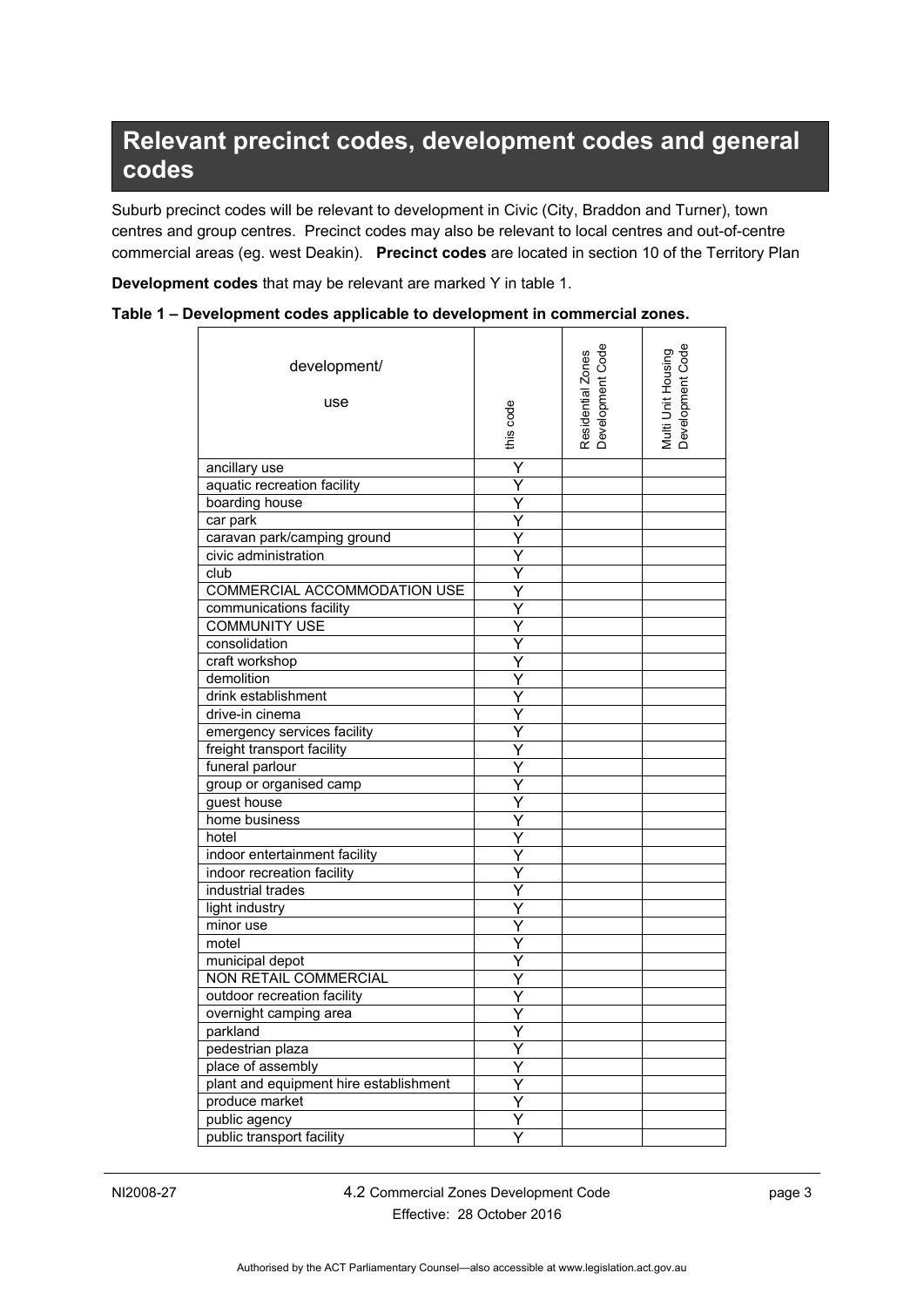| development/<br>use               | this code | Residential Zones<br>Development Code | Development Code<br>Multi Unit Housing |
|-----------------------------------|-----------|---------------------------------------|----------------------------------------|
| relocatable unit                  | Y         |                                       |                                        |
| recyclable materials collection   |           |                                       |                                        |
| <b>RESIDENTIAL USE</b>            |           |                                       |                                        |
| restaurant                        |           |                                       |                                        |
| scientific research establishment |           |                                       |                                        |
| serviced apartment                |           |                                       |                                        |
| service station                   |           |                                       |                                        |
| <b>SHOP</b>                       |           |                                       |                                        |
| store                             |           |                                       |                                        |
| subdivision                       |           |                                       |                                        |
| temporary use                     |           |                                       |                                        |
| tourist facility                  |           |                                       |                                        |
| tourist resort                    |           |                                       |                                        |
| transport depot                   |           |                                       |                                        |
| vehicle sales                     |           |                                       |                                        |
| veterinary hospital               |           |                                       |                                        |
| warehouse                         |           |                                       |                                        |
| zoological facility               |           |                                       |                                        |

In addition to **development codes** and **precinct codes**, the following **general codes** may be relevant

Access and Mobility General Code

Bicycle Parking General Code

Communications Facilities and Associated Infrastructure General Code

Crime Prevention through Environmental Design General Code

Home Business General Code

Lease Variation General Code

Parking and Vehicular Access General Code

Planning for Bushfire Risk Management General Code

Residential Boundary Fences General Code

Signs General Code

Water Ways: Water Sensitive Urban Design General Code

**General codes** are located in part 11 of the Territory Plan.

Development must comply with the relevant codes (including other general codes that may not be listed above), subject to the code hierarchy outlined in the introduction to this code.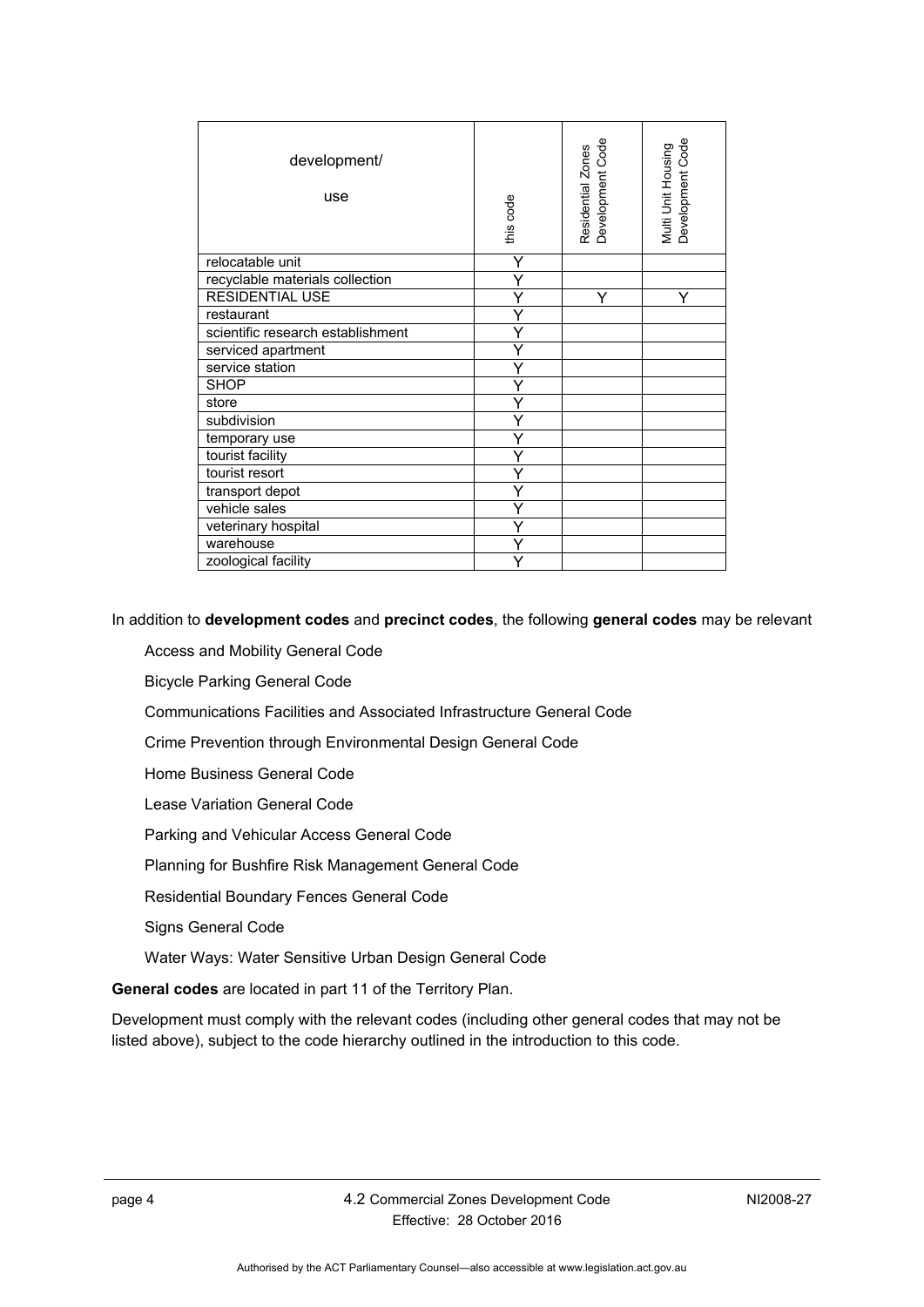# **Part A – General controls**

<span id="page-10-0"></span>This part applies to all development in commercial zones.

#### <span id="page-10-1"></span>**Element 1: Lease and development conditions**

<span id="page-10-2"></span>

| <b>Rules</b>                                                                                                                                                                         |                                           | <b>Criteria</b>                                                                                |  |  |
|--------------------------------------------------------------------------------------------------------------------------------------------------------------------------------------|-------------------------------------------|------------------------------------------------------------------------------------------------|--|--|
| 1.1                                                                                                                                                                                  | Approved lease and development conditions |                                                                                                |  |  |
| R <sub>1</sub>                                                                                                                                                                       |                                           | C <sub>1</sub>                                                                                 |  |  |
| This rule applies to blocks affected by approved<br>lease and development conditions that provide<br>for one or more of the following matters:                                       |                                           | The development meets the intent of any current,<br>relevant lease and development conditions. |  |  |
| a)                                                                                                                                                                                   | plot ratio                                |                                                                                                |  |  |
| b)                                                                                                                                                                                   | building envelope                         |                                                                                                |  |  |
| c)                                                                                                                                                                                   | building height                           |                                                                                                |  |  |
| d)                                                                                                                                                                                   | front street setback                      |                                                                                                |  |  |
| e)                                                                                                                                                                                   | side setback                              |                                                                                                |  |  |
| f)                                                                                                                                                                                   | rear setback                              |                                                                                                |  |  |
| g)                                                                                                                                                                                   | building design                           |                                                                                                |  |  |
| h)                                                                                                                                                                                   | materials and finish                      |                                                                                                |  |  |
| i)                                                                                                                                                                                   | interface                                 |                                                                                                |  |  |
| j)                                                                                                                                                                                   | vehicle access                            |                                                                                                |  |  |
| k)                                                                                                                                                                                   | parking                                   |                                                                                                |  |  |
| $\vert$                                                                                                                                                                              | solar access                              |                                                                                                |  |  |
| m)                                                                                                                                                                                   | private open space                        |                                                                                                |  |  |
| n)                                                                                                                                                                                   | landscaping                               |                                                                                                |  |  |
| O)                                                                                                                                                                                   | water sensitive urban design.             |                                                                                                |  |  |
| Approved lease and development conditions for<br>the matters listed above shall take precedence<br>over the provisions of this code, but only to the<br>extent of any inconsistency. |                                           |                                                                                                |  |  |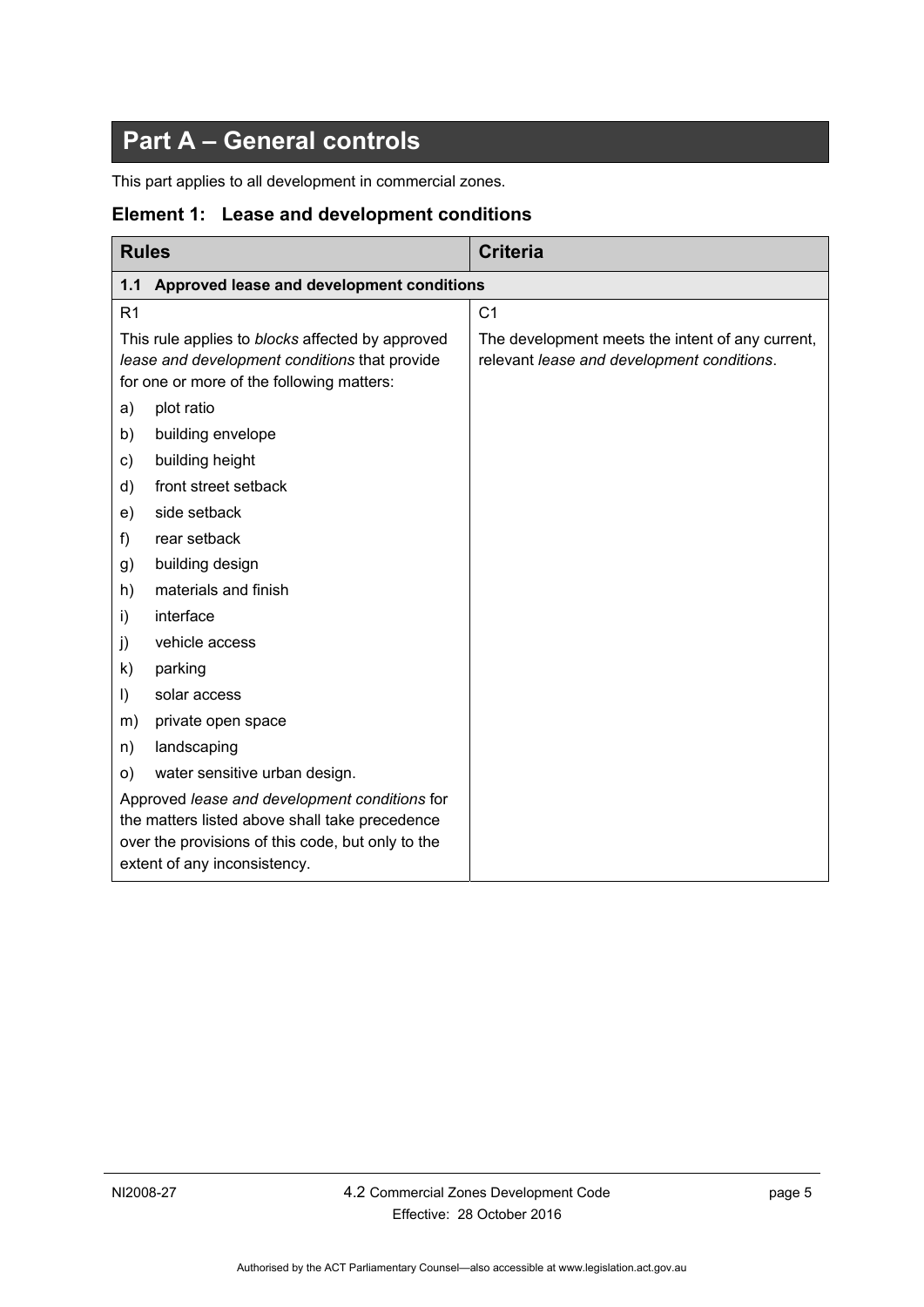### <span id="page-11-0"></span>**Element 2: Use**

**Intent:** 

a) To ensure that community and recreation facilities remain available to the community

<span id="page-11-1"></span>

| <b>Rules</b>                                                                                                              | <b>Criteria</b>                                                                                                                                                                                                                                                      |  |
|---------------------------------------------------------------------------------------------------------------------------|----------------------------------------------------------------------------------------------------------------------------------------------------------------------------------------------------------------------------------------------------------------------|--|
| <b>Existing community and recreation sites</b><br>2.1                                                                     |                                                                                                                                                                                                                                                                      |  |
| R <sub>2</sub><br>A development proposal does not reduce the<br>range of community or recreation facilities<br>available. | C <sub>2</sub><br>A proposal that reduces the range of community<br>or recreation facilities available demonstrates<br>through a social impact assessment that there is<br>enough land or sufficient other facilities in the<br>locality to meet anticipated demand. |  |

### <span id="page-11-2"></span>**Element 3: Buildings**

<span id="page-11-3"></span>

| <b>Rules</b>                                | <b>Criteria</b>                                                                                                                    |  |  |
|---------------------------------------------|------------------------------------------------------------------------------------------------------------------------------------|--|--|
| <b>Building design and materials</b><br>3.1 |                                                                                                                                    |  |  |
|                                             | C <sub>3</sub>                                                                                                                     |  |  |
| There is no applicable rule.                | Buildings achieve all of the following:                                                                                            |  |  |
|                                             | a contribution to the amenity and character<br>a)<br>of adjacent public spaces                                                     |  |  |
|                                             | b)<br>interesting, functional and attractive facades<br>that contribute positively to the streetscape<br>and pedestrian experience |  |  |
|                                             | minimal reflected sunlight<br>C)                                                                                                   |  |  |
|                                             | articulated building forms.<br>d)                                                                                                  |  |  |
|                                             | C <sub>4</sub>                                                                                                                     |  |  |
| There is no applicable rule.                | Buildings are of permanent construction.                                                                                           |  |  |
|                                             |                                                                                                                                    |  |  |
| 3.2 Plant and structures                    |                                                                                                                                    |  |  |
|                                             | C <sub>5</sub>                                                                                                                     |  |  |
| There is no applicable rule.                | Plant installations and service structures are                                                                                     |  |  |
|                                             | integrated with the building design, so they are<br>set back from the building facade and screened                                 |  |  |
|                                             | from public areas.                                                                                                                 |  |  |
|                                             |                                                                                                                                    |  |  |
| 3.3 Car parking structures                  |                                                                                                                                    |  |  |
|                                             | C <sub>6</sub>                                                                                                                     |  |  |
| There is no applicable rule.                | Car parking structures integrate with the built<br>form of adjacent existing development.                                          |  |  |

<span id="page-11-5"></span><span id="page-11-4"></span>page 6 4.2 Commercial Zones Development Code Effective: 28 October 2016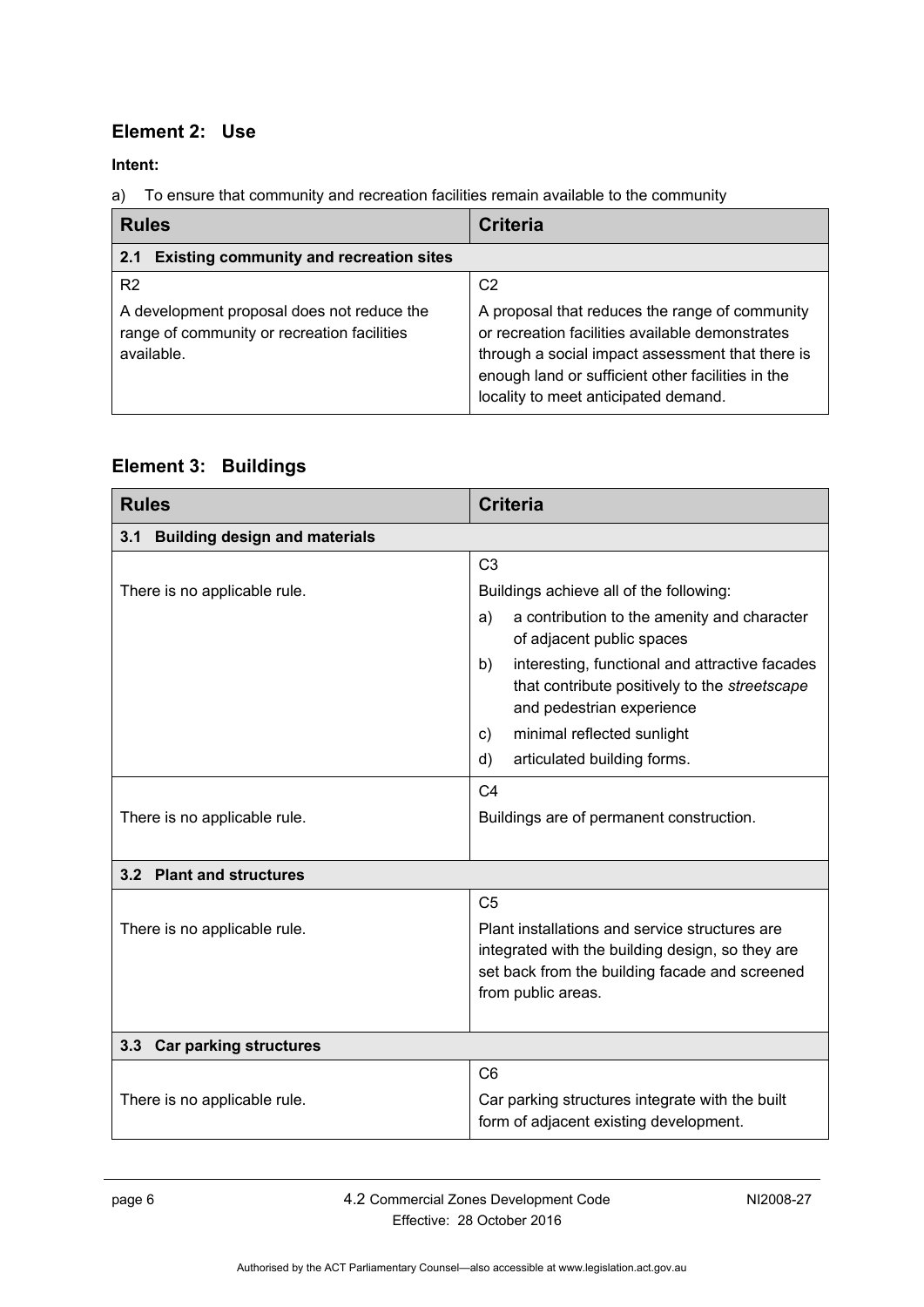<span id="page-12-2"></span><span id="page-12-1"></span><span id="page-12-0"></span>

| <b>Rules</b>                                                                                                                                                                                                                                                                      | <b>Criteria</b>                                                                                                                                                                                                                                                                                                                                                                                                                                                                                                                                           |  |  |
|-----------------------------------------------------------------------------------------------------------------------------------------------------------------------------------------------------------------------------------------------------------------------------------|-----------------------------------------------------------------------------------------------------------------------------------------------------------------------------------------------------------------------------------------------------------------------------------------------------------------------------------------------------------------------------------------------------------------------------------------------------------------------------------------------------------------------------------------------------------|--|--|
| 3.4 Materials and finishes                                                                                                                                                                                                                                                        |                                                                                                                                                                                                                                                                                                                                                                                                                                                                                                                                                           |  |  |
| There is no applicable rule.                                                                                                                                                                                                                                                      | C7<br>Building materials and finishes provide for visual<br>expression and interest. Where extensive glass<br>or solid wall facades are incorporated in<br>buildings:<br>transparency is maximized<br>a)<br>reflectivity is minimized<br>b)<br>shadow profiles or visible joint detailing are<br>C)<br>included                                                                                                                                                                                                                                           |  |  |
|                                                                                                                                                                                                                                                                                   | visually interesting building elements are<br>d)<br>applied through the use of elements such as<br>colour, articulation, materials selection,<br>shadows or deep framing profiles.                                                                                                                                                                                                                                                                                                                                                                        |  |  |
| 3.5<br><b>Storage</b>                                                                                                                                                                                                                                                             |                                                                                                                                                                                                                                                                                                                                                                                                                                                                                                                                                           |  |  |
| R <sub>8</sub><br>Outdoor storage areas comply with all of the<br>following:<br>are located behind the building line<br>a)<br>b)<br>are screened from view from any road or<br>other public area<br>do not encroach on car-parking areas,<br>C)<br>driveways, or landscape areas. | C <sub>8</sub><br>Where the proposed use requires open areas for<br>storage of goods and materials, adequate<br>provision is included in the design and layout of<br>the site for these areas, and they do not encroach<br>on car parking, driveways or landscaped areas.                                                                                                                                                                                                                                                                                 |  |  |
| 3.6 Wind                                                                                                                                                                                                                                                                          |                                                                                                                                                                                                                                                                                                                                                                                                                                                                                                                                                           |  |  |
| There is no applicable rule.                                                                                                                                                                                                                                                      | C <sub>9</sub><br>This criterion applies to buildings with a height of<br>building greater than 19m but less than 28m.<br>The wind patterns associated with the proposed<br>building will not unreasonably reduce the safety<br>and comfort of people in the public realm or other<br>open spaces associated with the development,<br>compared with a similar building on the site with a<br>height of building of 19m.<br>Compliance with this criterion will be<br>demonstrated by a wind assessment report<br>prepared by a suitably qualified person. |  |  |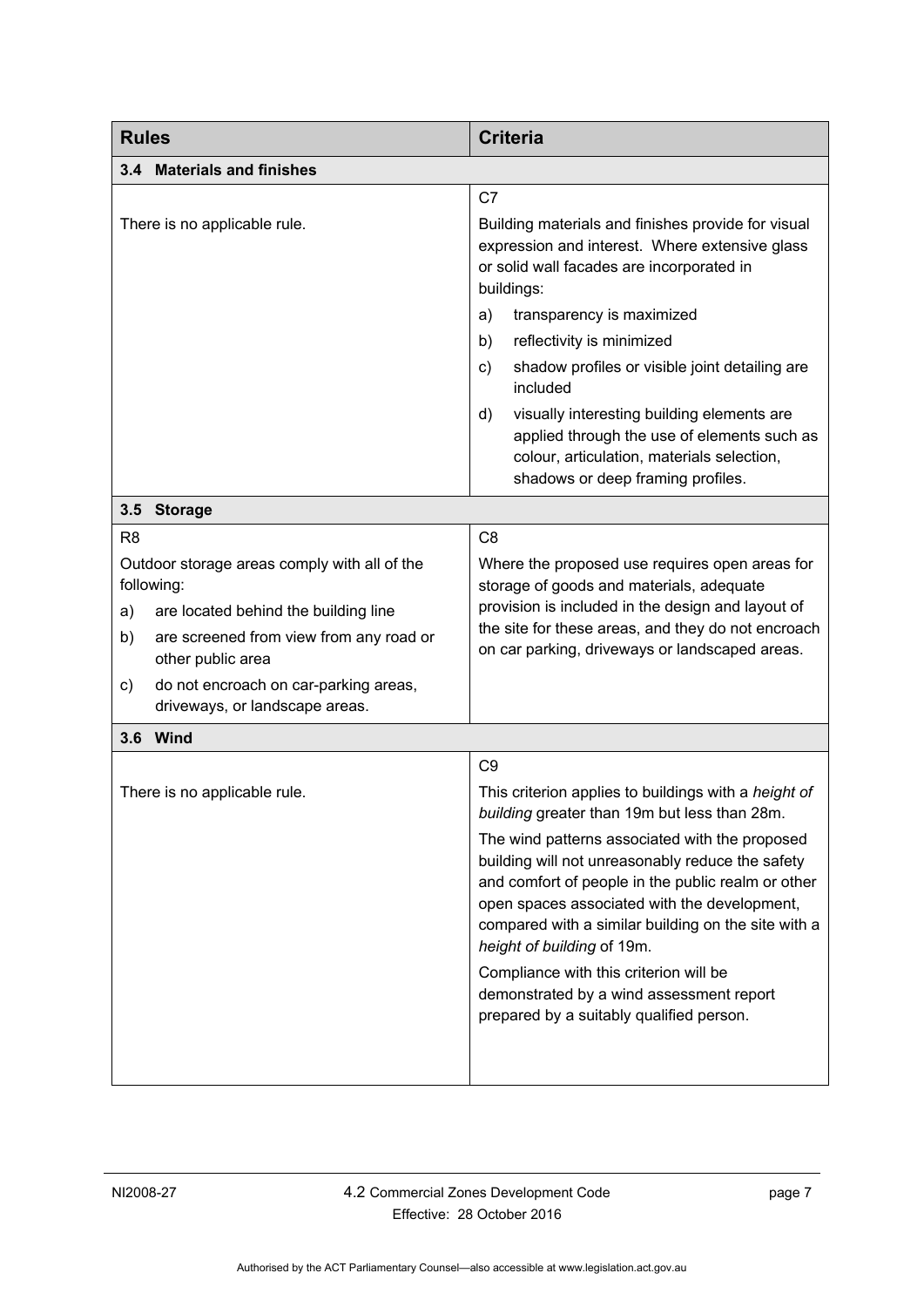<span id="page-13-2"></span><span id="page-13-1"></span><span id="page-13-0"></span>

| <b>Rules</b>                                                                                                                                                                                                                                                                        | <b>Criteria</b>                                                       |  |
|-------------------------------------------------------------------------------------------------------------------------------------------------------------------------------------------------------------------------------------------------------------------------------------|-----------------------------------------------------------------------|--|
| R <sub>10</sub>                                                                                                                                                                                                                                                                     |                                                                       |  |
| This rule applies to buildings with a height of<br>building greater than 28m.                                                                                                                                                                                                       | This is a mandatory requirement. There is no<br>applicable criterion. |  |
| As a consequence of the proposed development<br>wind speeds do not exceed the following:                                                                                                                                                                                            |                                                                       |  |
| adjacent main pedestrian areas and routes<br>a)<br>(as defined in the relevant precinct code) -<br>$10m$ /s                                                                                                                                                                         |                                                                       |  |
| all other adjacent streets and public places -<br>b)<br>$16 \text{ m/s}.$                                                                                                                                                                                                           |                                                                       |  |
| Compliance with this rule is<br>demonstrated by a wind assessment report<br>prepared by a suitably qualified person.                                                                                                                                                                |                                                                       |  |
| 3.7 Ventilation                                                                                                                                                                                                                                                                     |                                                                       |  |
| R <sub>11</sub>                                                                                                                                                                                                                                                                     |                                                                       |  |
| This rule applies to buildings used or proposed to<br>be used for one or more of the following:                                                                                                                                                                                     | This is a mandatory requirement. There is no<br>applicable criterion. |  |
| food retail<br>a)                                                                                                                                                                                                                                                                   |                                                                       |  |
| restaurant.<br>b)                                                                                                                                                                                                                                                                   |                                                                       |  |
| All exhaust and ventilation systems are installed<br>and operated to comply with Australian Standard<br>AS1668.1 The Use of Ventilation and Air-<br>conditioning in Buildings.                                                                                                      |                                                                       |  |
| 3.8 Shopping arcades and malls - CZ3                                                                                                                                                                                                                                                |                                                                       |  |
| R <sub>12</sub>                                                                                                                                                                                                                                                                     |                                                                       |  |
| This rule applies to CZ3.                                                                                                                                                                                                                                                           | This is a mandatory requirement. There is no                          |  |
| Internal shopping arcades or malls are not<br>permitted.                                                                                                                                                                                                                            | applicable criterion.                                                 |  |
| Supportive housing and residential care accommodation<br>3.9                                                                                                                                                                                                                        |                                                                       |  |
| R <sub>13</sub>                                                                                                                                                                                                                                                                     |                                                                       |  |
| All dwellings for the purposes of supportive<br>housing and/or residential care accommodation<br>are designed to comply with the relevant parts of<br>the Residential Zones - Multi Unit Housing<br>Development Code and the relevant Australian<br>Standard for Adaptable Housing. | This is a mandatory requirement. There is no<br>applicable criterion. |  |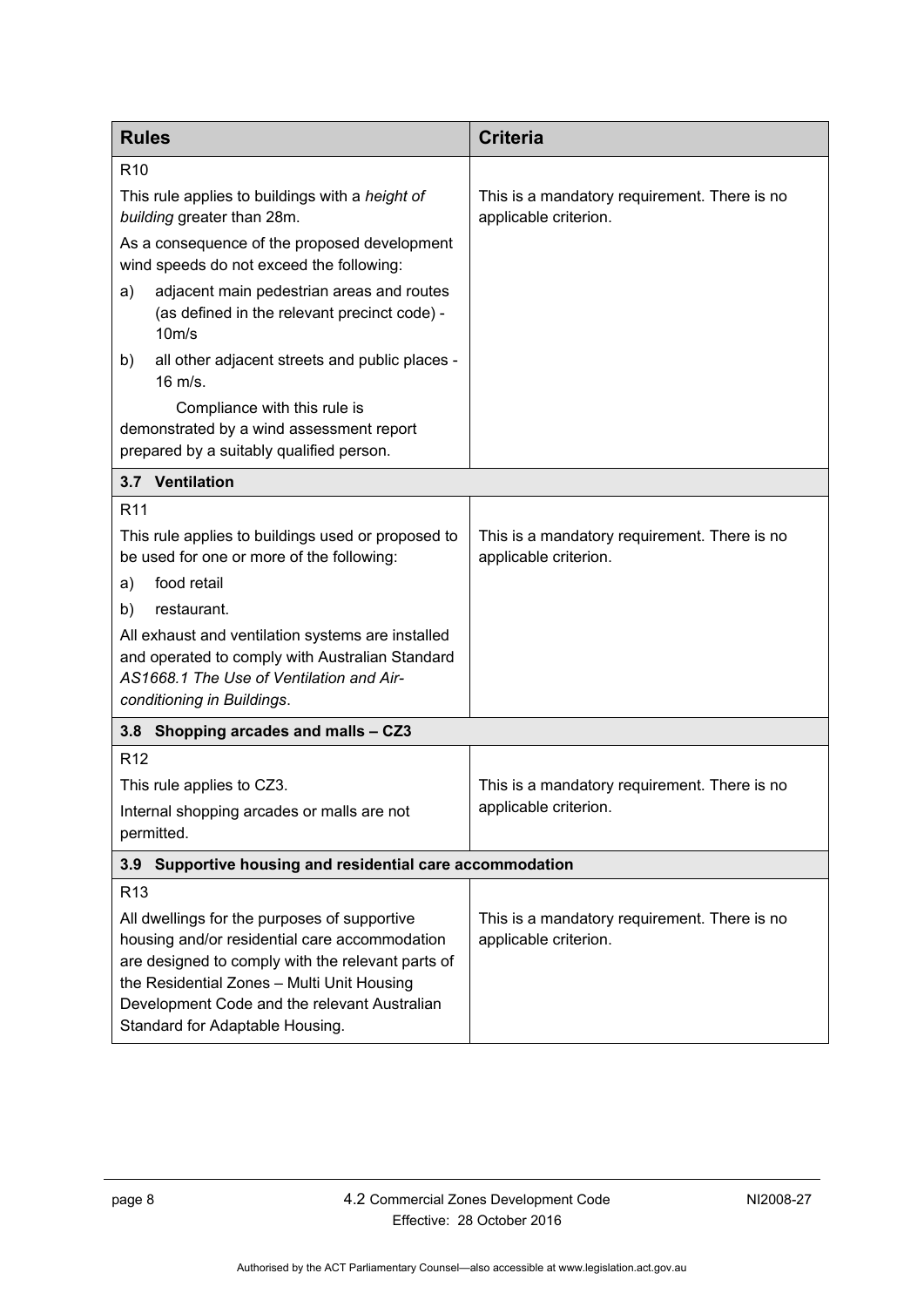| Element 4: | <b>Site</b> |
|------------|-------------|
|------------|-------------|

<span id="page-14-1"></span><span id="page-14-0"></span>

| <b>Rules</b>                 | <b>Criteria</b>                                                                                                                                                                                                                             |
|------------------------------|---------------------------------------------------------------------------------------------------------------------------------------------------------------------------------------------------------------------------------------------|
| 4.1<br>Landscaping           |                                                                                                                                                                                                                                             |
|                              | C <sub>14</sub>                                                                                                                                                                                                                             |
| There is no applicable rule. | Landscaping associated with the development<br>achieves all of the following:                                                                                                                                                               |
|                              | a)<br>response to site attributes, including<br>streetscapes and landscapes of<br>documented heritage significance                                                                                                                          |
|                              | appropriate scale relative to the road<br>b)<br>reserve width and building bulk                                                                                                                                                             |
|                              | vegetation types and landscaping styles<br>C)<br>which complement the streetscape                                                                                                                                                           |
|                              | integration with parks, reserves and public<br>d)<br>transport corridors                                                                                                                                                                    |
|                              | minimal adverse effect on the structure of<br>e)<br>the proposed buildings or adjoining buildings                                                                                                                                           |
|                              | $f$ )<br>contribution to energy efficiency and<br>amenity by providing substantial shade in<br>summer, especially to west-facing windows<br>and open car park areas, and admitting<br>winter sunlight to outdoor and indoor living<br>areas |
|                              | minimal overlooking between buildings<br>g)                                                                                                                                                                                                 |
|                              | satisfies utility maintenance requirements<br>h)                                                                                                                                                                                            |
|                              | i)<br>minimises the risk of damage to<br>aboveground and underground utilities                                                                                                                                                              |
|                              | j)<br>screens aboveground utilities                                                                                                                                                                                                         |
|                              | provides adequate sight lines for vehicles<br>$\mathsf{k}$<br>and pedestrians, especially near street<br>corners and intersections                                                                                                          |
|                              | $\vert$<br>does not obscure or obstruct building<br>entries, paths and driveways to reduce the<br>actual or perceived personal safety and<br>security.                                                                                      |
|                              | C <sub>15</sub>                                                                                                                                                                                                                             |
| There is no applicable rule. | Tree planting in and around car parks provides<br>shade and softens the visual impact of parking<br>areas.                                                                                                                                  |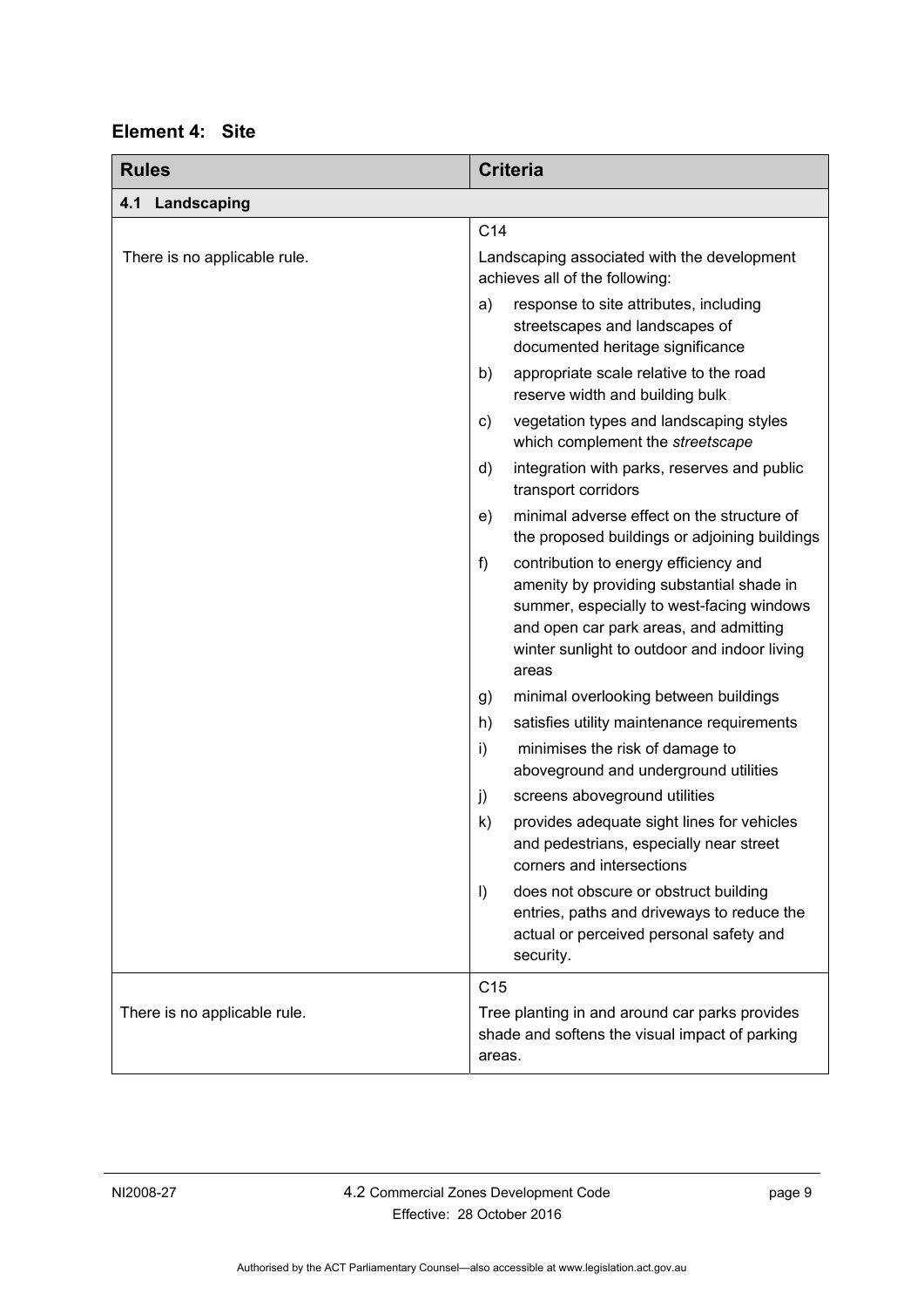<span id="page-15-0"></span>

| <b>Rules</b>                                                                                                                                                                                                   | Criteria                                                              |  |
|----------------------------------------------------------------------------------------------------------------------------------------------------------------------------------------------------------------|-----------------------------------------------------------------------|--|
| 4.2 Lighting                                                                                                                                                                                                   |                                                                       |  |
| R <sub>16</sub><br>External lighting is provided to building frontages,<br>to all pathways, roads, laneways and car-parking<br>areas in accordance with Australian Standard<br>AS1158.3.1 Pedestrian Lighting. | This is a mandatory requirement. There is no<br>applicable criterion. |  |
| <b>R17</b><br>All external lighting provided is in accordance<br>with Australian Standard AS4282 - Control of the<br>Obtrusive Effects of Outdoor Lighting.                                                    | C <sub>17</sub><br>Light spill is minimised.                          |  |
| 4.3 Easements                                                                                                                                                                                                  |                                                                       |  |
| R <sub>18</sub><br>Buildings do not encroach over easements or<br>rights of way.                                                                                                                               | This is a mandatory requirement. There is no<br>applicable criterion. |  |

### <span id="page-15-2"></span><span id="page-15-1"></span>**Element 5: Access**

- a) To ensure safe and efficient access for vehicles and pedestrians
- b) To ensure adequate parking facilities are provided

<span id="page-15-4"></span><span id="page-15-3"></span>

| <b>Rules</b>                                                                                   | <b>Criteria</b>                                                                                                                                              |  |
|------------------------------------------------------------------------------------------------|--------------------------------------------------------------------------------------------------------------------------------------------------------------|--|
| <b>Access</b><br>5.1                                                                           |                                                                                                                                                              |  |
|                                                                                                | C <sub>19</sub>                                                                                                                                              |  |
| There is no applicable rule.                                                                   | Driveways and pedestrian entrances to the site<br>are clearly visible from the front boundary.                                                               |  |
| R <sub>20</sub>                                                                                | C <sub>20</sub>                                                                                                                                              |  |
| Loading docks or vehicular entries to buildings<br>are not located on frontages to the street. | Loading docks and vehicular entries do not<br>dominate the street frontage or conflict with<br>parking and pedestrian movements in front of the<br>building. |  |
| <b>Traffic generation</b><br>5.2                                                               |                                                                                                                                                              |  |
|                                                                                                | C <sub>21</sub>                                                                                                                                              |  |
| There is no applicable rule.                                                                   | The existing road network can accommodate the<br>amount of traffic that is likely to be generated by<br>the development.                                     |  |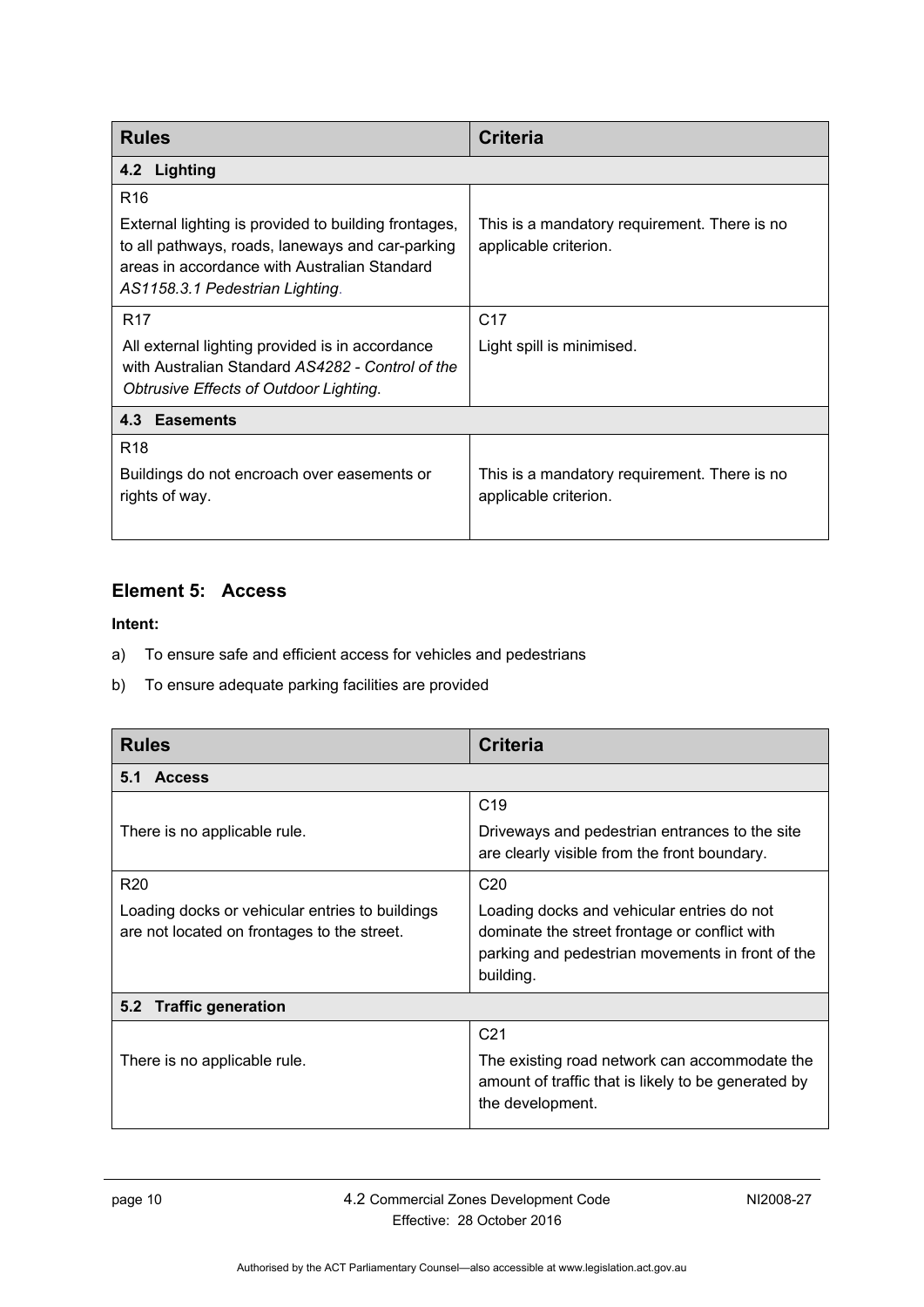<span id="page-16-0"></span>

| <b>Rules</b>                                                                                                                                      | <b>Criteria</b>                                                                                                                      |
|---------------------------------------------------------------------------------------------------------------------------------------------------|--------------------------------------------------------------------------------------------------------------------------------------|
| 5.3 Service access and delivery                                                                                                                   |                                                                                                                                      |
| R <sub>22</sub>                                                                                                                                   | C <sub>22</sub>                                                                                                                      |
| Goods loading and unloading facilities comply<br>with all of the following:                                                                       | Facilities for the loading and unloading of goods<br>achieve all of the following:                                                   |
| are located within the site<br>a)                                                                                                                 | safe and efficient manoeuvring of service<br>a)                                                                                      |
| allow for service vehicles to enter and leave<br>b)                                                                                               | vehicles                                                                                                                             |
| the site in a forward direction.<br>Note: Loading, unloading and associated manoeuvring areas<br>are in addition to minimum parking requirements. | does not unreasonably compromise the<br>b)                                                                                           |
|                                                                                                                                                   | safety of pedestrians                                                                                                                |
|                                                                                                                                                   | does not unreasonably compromise traffic<br>C)<br>movement or the operation of any adjoining<br>road, cycleway or pedestrian pathway |
|                                                                                                                                                   | does not unreasonably affect on-street or<br>d)<br>off-street car parking                                                            |
|                                                                                                                                                   | adequate provision for the manoeuvring of<br>e)<br>vehicles.                                                                         |

#### <span id="page-16-1"></span>**Element 6: Noise**

a) To promote a high level of amenity.

<span id="page-16-2"></span>

| <b>Rules</b>    |                                                                                                                                                                | <b>Criteria</b>                              |
|-----------------|----------------------------------------------------------------------------------------------------------------------------------------------------------------|----------------------------------------------|
| 6.1             | <b>Potentially noisy uses</b>                                                                                                                                  |                                              |
| R <sub>23</sub> |                                                                                                                                                                |                                              |
|                 | This rule applies to any of the following:                                                                                                                     | This is a mandatory requirement. There is no |
| a)              | club                                                                                                                                                           | applicable criterion.                        |
| b)              | drink establishment                                                                                                                                            |                                              |
| C)              | emergency services facility                                                                                                                                    |                                              |
| d)              | hotel                                                                                                                                                          |                                              |
| e)              | indoor recreation facility                                                                                                                                     |                                              |
| f)              | <i>industry</i> (except <i>light industry</i> )                                                                                                                |                                              |
| g)              | indoor entertainment facility                                                                                                                                  |                                              |
| h)              | outdoor recreation facility                                                                                                                                    |                                              |
| i)              | restaurant.                                                                                                                                                    |                                              |
|                 | Development complies with a noise management<br>plan prepared by a suitably qualified person and<br>endorsed by the Environment Protection<br>Authority (EPA). |                                              |
|                 | The noise management plan will detail the<br>proposed design, siting and construction methods<br>that will be employed to ensure compliance with               |                                              |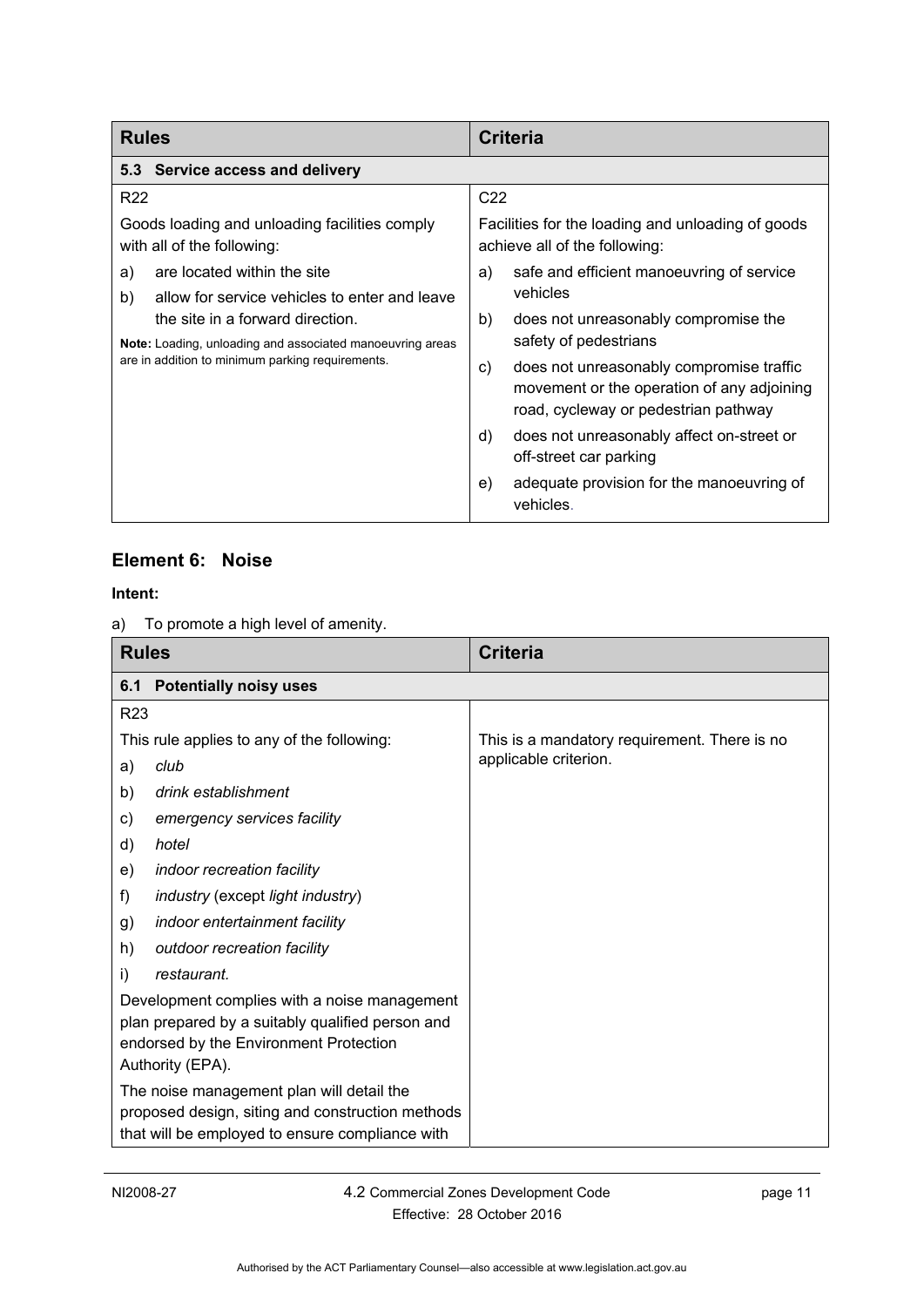| <b>Rules</b>                                                                                                                                                 | <b>Criteria</b> |
|--------------------------------------------------------------------------------------------------------------------------------------------------------------|-----------------|
| the Noise Zone Standard as detailed in the<br>Environment Protection Regulation 2005, based<br>on the estimated noise levels when the facility is<br>in use. |                 |
| <b>Note:</b> A condition of development approval may be imposed<br>to ensure compliance with the endorsed noise management<br>plan.                          |                 |

### <span id="page-17-0"></span>**Element 7: Environment**

#### **Intent:**

a) To identify and mitigate potential onsite and offsite environmental impacts of development and incorporate alternative design options where necessary.

<span id="page-17-1"></span>

| <b>Rules</b>                                                                                                                                                                                                                                        | <b>Criteria</b>                              |
|-----------------------------------------------------------------------------------------------------------------------------------------------------------------------------------------------------------------------------------------------------|----------------------------------------------|
| Water sensitive urban design<br>7.1                                                                                                                                                                                                                 |                                              |
| R <sub>24</sub>                                                                                                                                                                                                                                     |                                              |
| This rule applies to sites $5000m^2$ or larger.                                                                                                                                                                                                     | This is a mandatory requirement. There is no |
| The average annual stormwater pollutant export<br>is reduced for all of the following:                                                                                                                                                              | applicable criterion.                        |
| suspended solids by at least 60 per cent<br>a)                                                                                                                                                                                                      |                                              |
| total phosphorous by at least 45 per cent<br>b)                                                                                                                                                                                                     |                                              |
| total nitrogen by at least 40 per cent<br>c)                                                                                                                                                                                                        |                                              |
| compared with an urban catchment with<br>no water quality management controls.                                                                                                                                                                      |                                              |
| Note: Compliance with this rule is demonstrated by a water<br>sensitive urban design outcomes plan endorsed by a suitably<br>qualified person.                                                                                                      |                                              |
| <b>R25</b>                                                                                                                                                                                                                                          |                                              |
| This rule applies to sites $2000m^2$ or larger.                                                                                                                                                                                                     | This is a mandatory requirement. There is no |
| Stormwater management complies with one of<br>the following:                                                                                                                                                                                        | applicable criterion.                        |
| the capacity of the existing pipe (minor)<br>a)<br>stormwater connection is not exceeded in<br>1-in-10 year storm event and the capacity of<br>the existing major overland stormwater<br>system is not exceeded in the 1-in-100 year<br>storm event |                                              |
| the 1-in-5 year and 1-in-100 year<br>b)<br>stormwater peak run off does not exceed<br>pre-development levels.                                                                                                                                       |                                              |
| Note: Compliance with this rule is demonstrated by a water<br>sensitive urban design outcomes plan endorsed by a suitably<br>qualified person.                                                                                                      |                                              |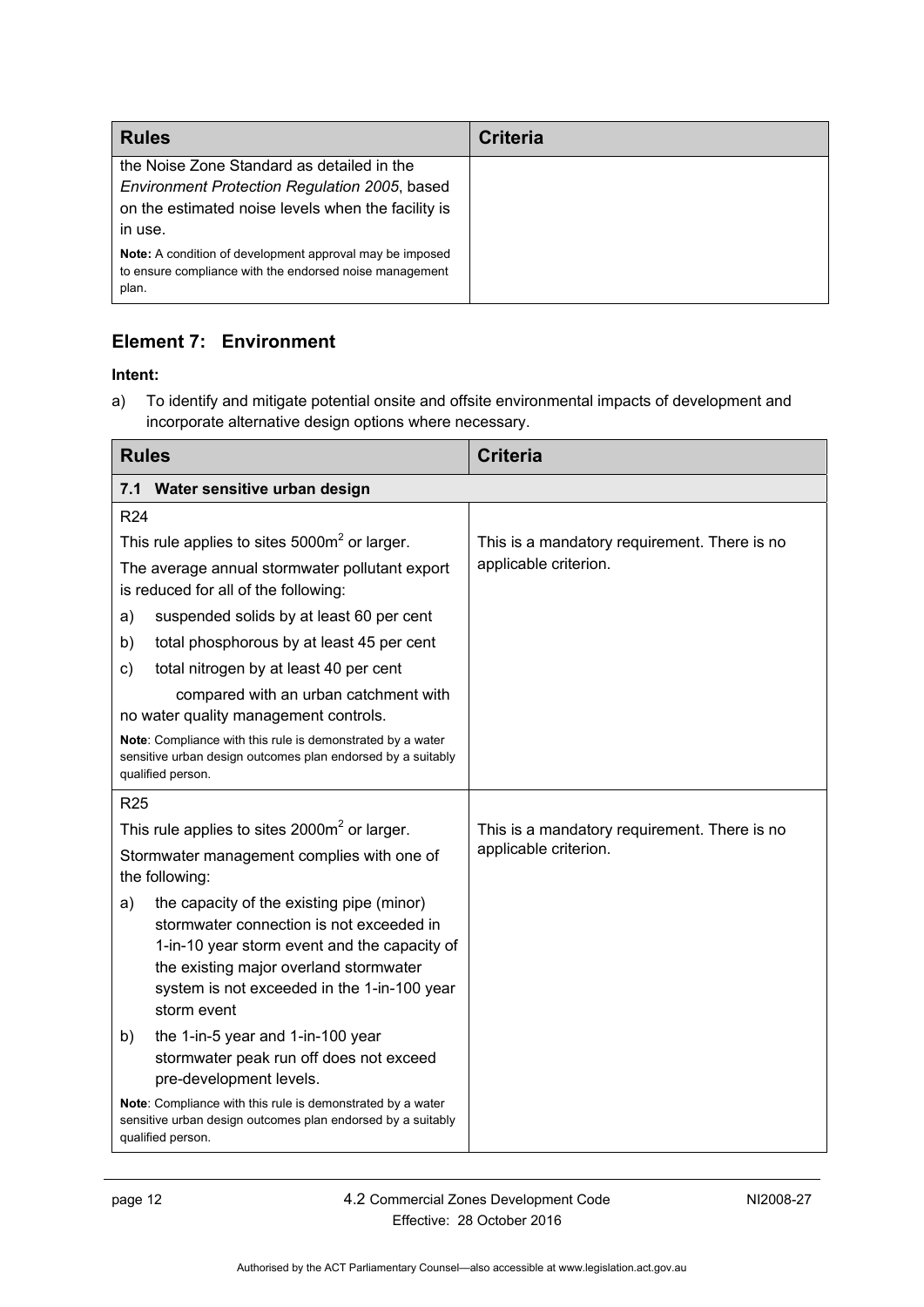<span id="page-18-1"></span><span id="page-18-0"></span>

| <b>Rules</b>                                                                                                                                                                                                                                                                                                                                                                                                                                                                                                                                                                                                                   | <b>Criteria</b>                                                               |
|--------------------------------------------------------------------------------------------------------------------------------------------------------------------------------------------------------------------------------------------------------------------------------------------------------------------------------------------------------------------------------------------------------------------------------------------------------------------------------------------------------------------------------------------------------------------------------------------------------------------------------|-------------------------------------------------------------------------------|
| R <sub>26</sub>                                                                                                                                                                                                                                                                                                                                                                                                                                                                                                                                                                                                                |                                                                               |
| This rule applies to sites $2,000m^2$ or larger.                                                                                                                                                                                                                                                                                                                                                                                                                                                                                                                                                                               | This is a mandatory requirement. There is no                                  |
| Provision is made for one or more of the<br>following:                                                                                                                                                                                                                                                                                                                                                                                                                                                                                                                                                                         | applicable criterion.                                                         |
| the storage of stormwater equivalent to at<br>a)<br>least 1.4kl per 100 $m2$ of impervious area,<br>and its release over a period of 1 to 3 days                                                                                                                                                                                                                                                                                                                                                                                                                                                                               |                                                                               |
| runoff peak flow for the 3 month ARI storm<br>b)<br>to be no more than pre-development levels<br>and release of captured flow over a period<br>of 1 to 3 days.                                                                                                                                                                                                                                                                                                                                                                                                                                                                 |                                                                               |
| Note: Compliance with this rule is demonstrated by a water<br>sensitive urban design outcomes plan endorsed by a suitably<br>qualified person.                                                                                                                                                                                                                                                                                                                                                                                                                                                                                 |                                                                               |
| R <sub>27</sub>                                                                                                                                                                                                                                                                                                                                                                                                                                                                                                                                                                                                                |                                                                               |
| Evidence is provided that shows the<br>development achieves a minimum 40% reduction<br>in mains water consumption compared to an<br>equivalent development constructed in 2003<br>using the ACTPLA on-line assessment tool or<br>another tool as included in the Water Ways:<br>Water Sensitive Urban Design General Code.<br>The 40% target is met without any reliance on<br>landscaping measures to reduce consumption.<br>This requirement does not apply for extensions<br>with an increase in the combined roof area,<br>driveway, car manoeuvring areas and car parking<br>areas of less than 25% of the original area. | This is a mandatory requirement. There is no<br>applicable criterion.<br>C28  |
| There is no applicable rule.                                                                                                                                                                                                                                                                                                                                                                                                                                                                                                                                                                                                   | Underground piping of natural stormwater<br>overland flow paths is minimised. |
| 7.2 Earthworks                                                                                                                                                                                                                                                                                                                                                                                                                                                                                                                                                                                                                 |                                                                               |
|                                                                                                                                                                                                                                                                                                                                                                                                                                                                                                                                                                                                                                | C29                                                                           |
| There is no applicable rule.                                                                                                                                                                                                                                                                                                                                                                                                                                                                                                                                                                                                   | The extent of earthworks is minimised.                                        |
| <b>Tree protection</b><br>7.3                                                                                                                                                                                                                                                                                                                                                                                                                                                                                                                                                                                                  |                                                                               |
| R30<br>This rule applies to a development that has one<br>or more of the following characteristics:<br>requires groundwork within the tree<br>a)<br>protection zone of a protected tree                                                                                                                                                                                                                                                                                                                                                                                                                                        | This is a mandatory requirement. There is no<br>applicable criterion.         |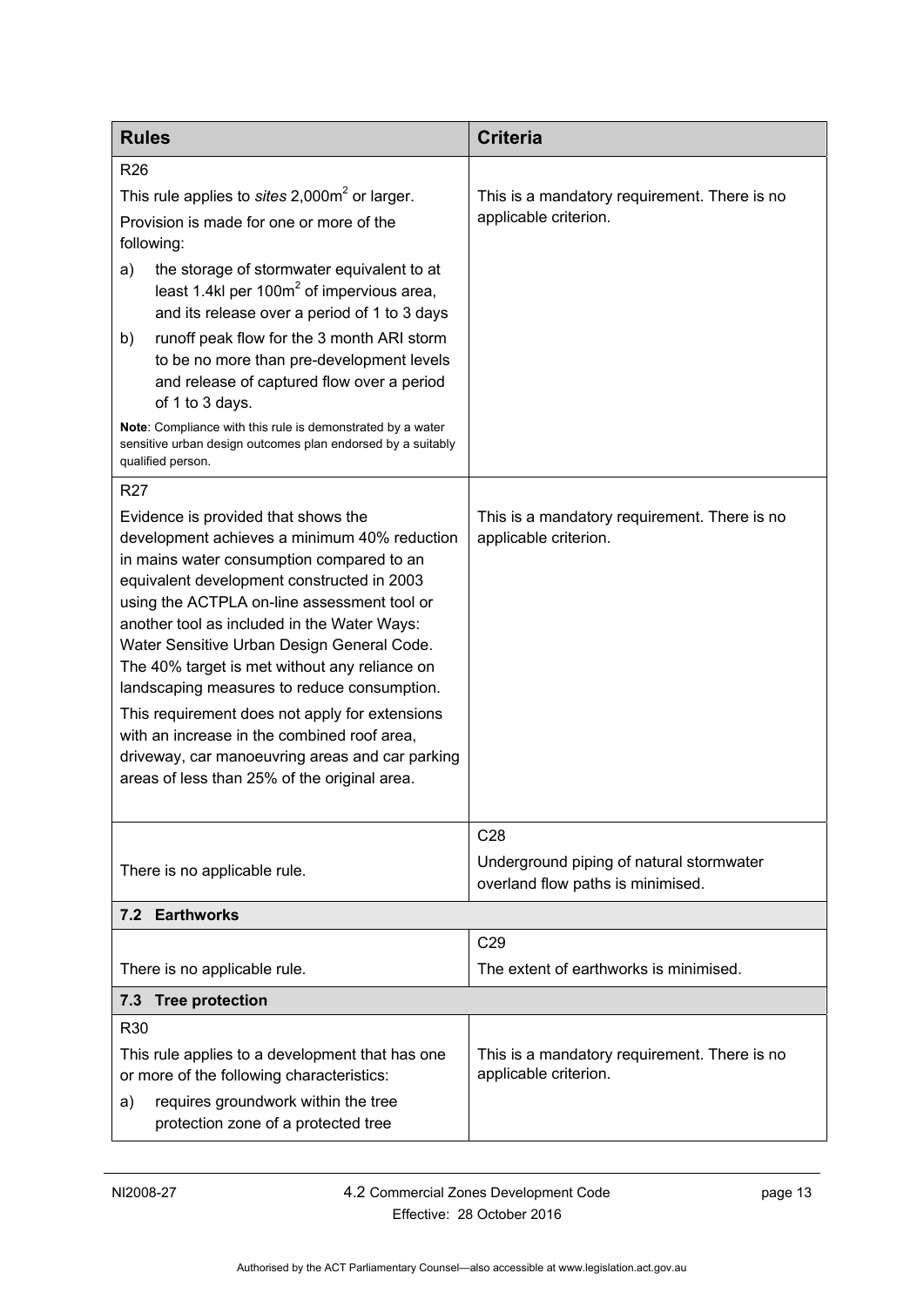| <b>Rules</b>                                                                                                                                                                                                                                                                                                                                              | Criteria                                                                                                    |
|-----------------------------------------------------------------------------------------------------------------------------------------------------------------------------------------------------------------------------------------------------------------------------------------------------------------------------------------------------------|-------------------------------------------------------------------------------------------------------------|
| is likely to cause damage to or removal of<br>b)<br>any protected trees                                                                                                                                                                                                                                                                                   |                                                                                                             |
| is a declared site.<br>C)                                                                                                                                                                                                                                                                                                                                 |                                                                                                             |
| The authority shall refer the development<br>application to the Conservator or Flora and<br>Fauna.<br>Note 1: The authority will consider any advice from the<br>Conservator or Flora and Fauna before determining the<br>application.<br>Note 2: Protected tree and declared site are defined under<br>the Tree Protection Act 2005.                     |                                                                                                             |
| R31                                                                                                                                                                                                                                                                                                                                                       | C <sub>31</sub>                                                                                             |
| Trees on development sites may be removed<br>only with the prior agreement in writing of the<br>Territory.                                                                                                                                                                                                                                                | Retained trees are protected and maintained<br>during construction to the satisfaction of the<br>Territory. |
| Heritage<br>7.4                                                                                                                                                                                                                                                                                                                                           |                                                                                                             |
| R32<br>This rule applies to land containing places or<br>objects registered or provisionally registered<br>under section 41 of the Heritage Act 2004.<br>The authority shall refer a development<br>application to the Heritage Council.<br>Note: The authority will consider any advice from the<br>Heritage Council before determining the application. | This is a mandatory requirement. There is no<br>applicable criterion                                        |

### <span id="page-19-1"></span><span id="page-19-0"></span>**Element 8: Subdivision**

<span id="page-19-2"></span>

| <b>Rules</b> |                                                                                                                                                                    | <b>Criteria</b>                                                       |
|--------------|--------------------------------------------------------------------------------------------------------------------------------------------------------------------|-----------------------------------------------------------------------|
| 8.1          | <b>Subdivision</b>                                                                                                                                                 |                                                                       |
| R33          |                                                                                                                                                                    |                                                                       |
|              | Subdivision is only permitted where all of the<br>following are met:                                                                                               | This is a mandatory requirement. There is no<br>applicable criterion. |
| a)           | the subdivision is part of a development<br>application for another assessable<br>development                                                                      |                                                                       |
| b)           | it is demonstrated that any residual block<br>can accommodate another assessable<br>development designed in accordance with<br>the relevant sections of this code. |                                                                       |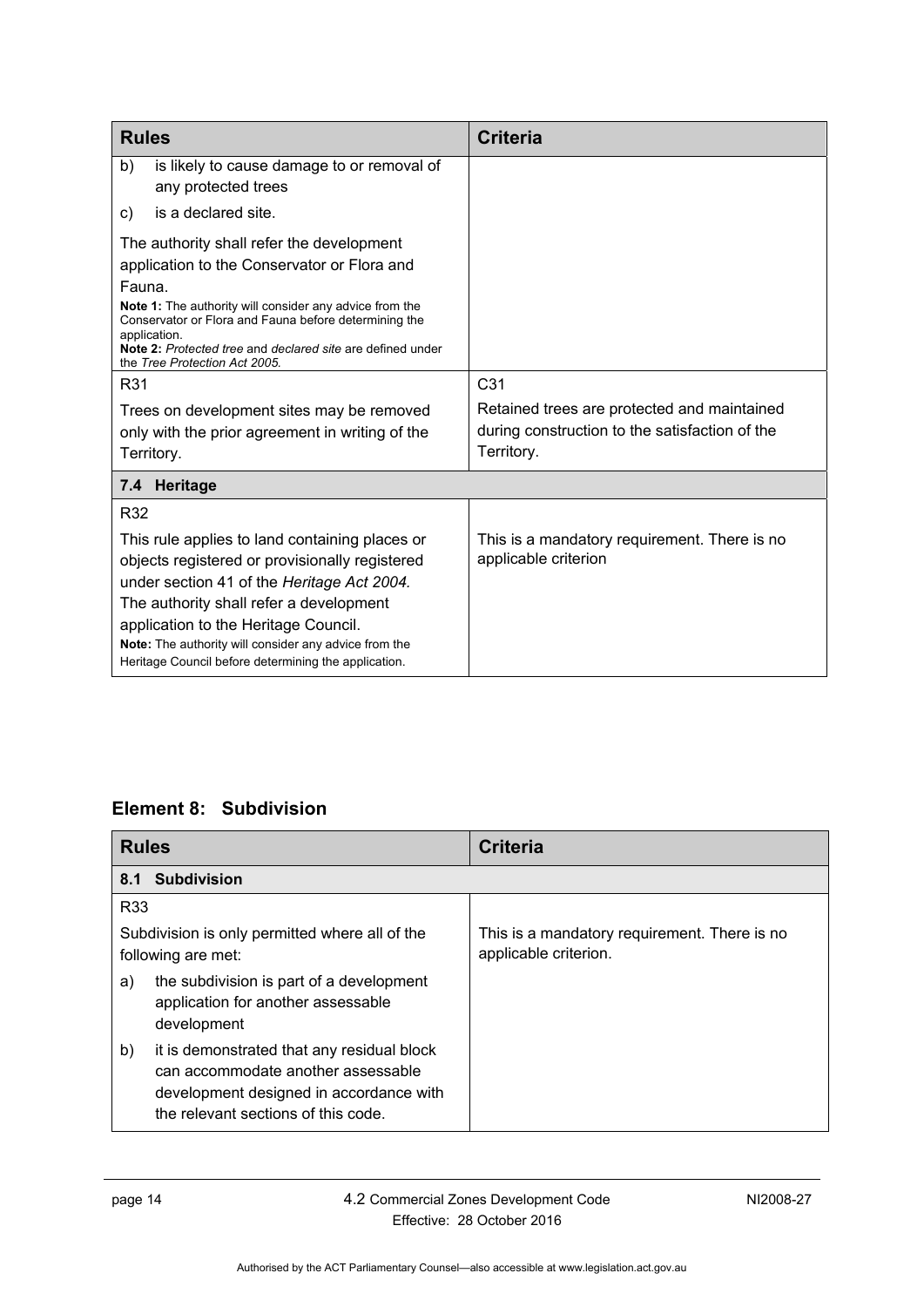<span id="page-20-0"></span>

<span id="page-20-2"></span><span id="page-20-1"></span>

| <b>Rules</b>                                                                                                                                                                                                                                                                               |                                                                                                                                                                                             | <b>Criteria</b>                                                       |
|--------------------------------------------------------------------------------------------------------------------------------------------------------------------------------------------------------------------------------------------------------------------------------------------|---------------------------------------------------------------------------------------------------------------------------------------------------------------------------------------------|-----------------------------------------------------------------------|
| 9.1                                                                                                                                                                                                                                                                                        | <b>Statement of endorsement</b>                                                                                                                                                             |                                                                       |
| R34                                                                                                                                                                                                                                                                                        |                                                                                                                                                                                             |                                                                       |
| The development application for demolition is<br>accompanied by a statement of endorsement for<br>utilities (including water, sewerage, stormwater,<br>electricity and gas) in accordance with section<br>148 of the Planning and Development Act 2007<br>confirming all of the following: |                                                                                                                                                                                             | This is a mandatory requirement. There is no<br>applicable criterion. |
| a)                                                                                                                                                                                                                                                                                         | all network infrastructure on or immediately<br>adjacent the site has been identified on the<br>plan                                                                                        |                                                                       |
| b)                                                                                                                                                                                                                                                                                         | all potentially hazardous substances and<br>conditions (associated with or resulting from<br>the demolition process) that may constitute<br>a risk to utility services have been identified |                                                                       |
| c)                                                                                                                                                                                                                                                                                         | all required network disconnections have<br>been identified and the disconnection works<br>comply with utility requirements                                                                 |                                                                       |
| d)                                                                                                                                                                                                                                                                                         | all works associated with the demolition<br>comply with and are in accordance with<br>utility asset access and protection<br>requirements.                                                  |                                                                       |
|                                                                                                                                                                                                                                                                                            | 9.2 Hazardous materials survey                                                                                                                                                              |                                                                       |
| <b>R35</b>                                                                                                                                                                                                                                                                                 |                                                                                                                                                                                             |                                                                       |
|                                                                                                                                                                                                                                                                                            | This rule applies to one of the following:                                                                                                                                                  | This is a mandatory requirement. There is no                          |
| a)                                                                                                                                                                                                                                                                                         | the demolition of multi-unit housing<br>(including garages and carports) for which a<br>certificate of occupancy was issued prior to<br>1985                                                | applicable criterion.                                                 |
| b)                                                                                                                                                                                                                                                                                         | demolition of commercial or industrial<br>premises for which a certificate of<br>occupancy was issued before 2005.                                                                          |                                                                       |
| Demolition is undertaken in accordance with<br>hazardous materials survey (including an<br>asbestos survey) endorsed by the Environment<br>Protection Authority.                                                                                                                           |                                                                                                                                                                                             |                                                                       |
| A hazardous materials survey includes, as a<br>minimum, the identification of a disposal site for<br>hazardous materials, including asbestos, that                                                                                                                                         |                                                                                                                                                                                             |                                                                       |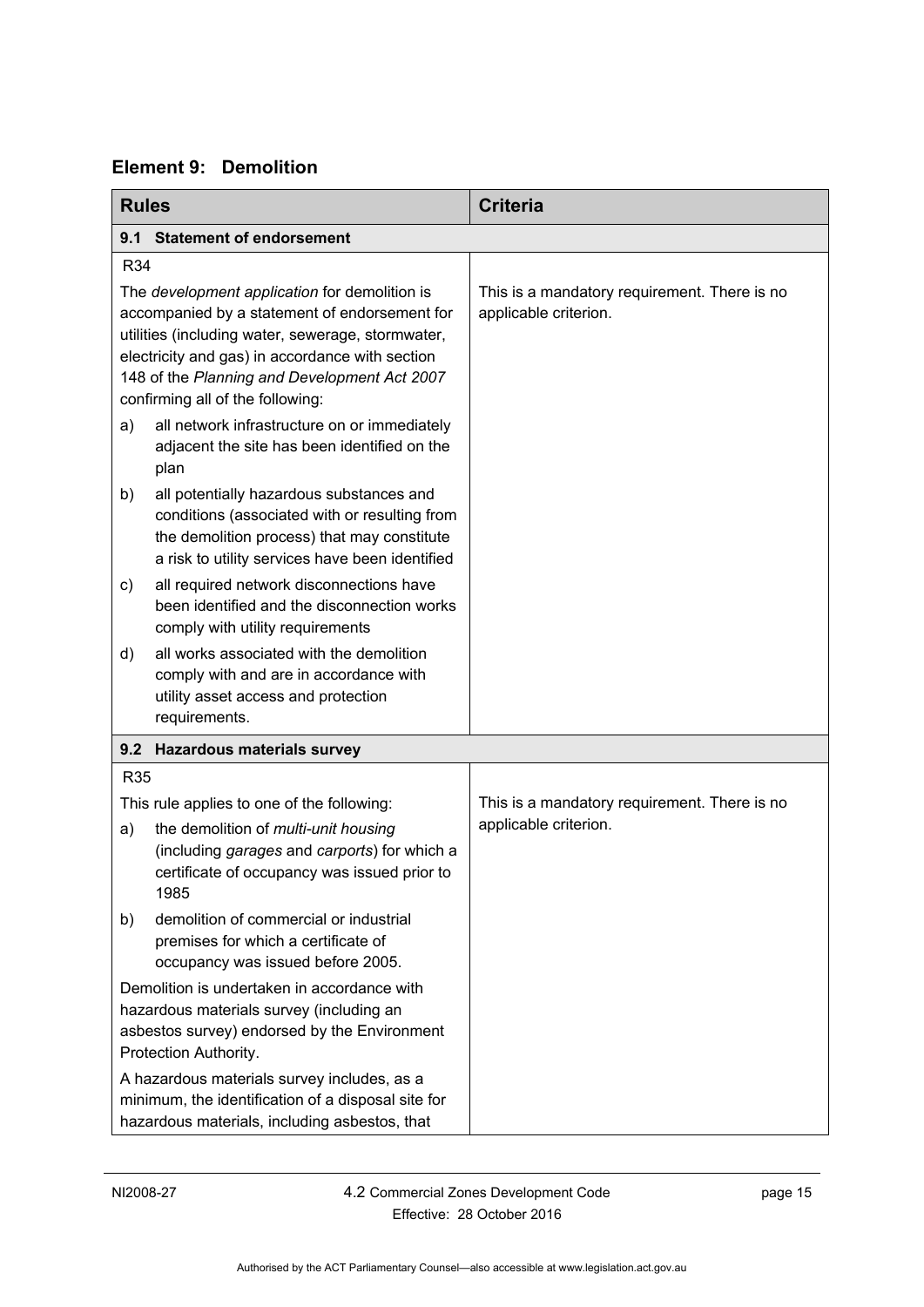| <b>Rules</b>                                                                                                                                                                                                                 | Criteria |
|------------------------------------------------------------------------------------------------------------------------------------------------------------------------------------------------------------------------------|----------|
| complies with one of the following:                                                                                                                                                                                          |          |
| is a licensed disposal facility in the ACT<br>a)                                                                                                                                                                             |          |
| another site outside the ACT.<br>b)                                                                                                                                                                                          |          |
| If hazardous materials, including asbestos, are to<br>be transported for disposal interstate, approval<br>from the Environment Protection Authority prior to<br>removal of material from the site.                           |          |
| An appropriately licensed contractor is engaged<br>for the removal and transport of all hazardous<br>materials (including asbestos) present at the site.                                                                     |          |
| Note: If an endorsed hazardous materials survey is required<br>but not provided, the application will be referred to the<br>relevant agency in accordance with the requirements of the<br>Planning and Development Act 2007. |          |

## <span id="page-21-0"></span>**Element 10: Neighbourhood plans**

<span id="page-21-1"></span>

| <b>Rules</b>                 | <b>Criteria</b>                                                                                                                                           |
|------------------------------|-----------------------------------------------------------------------------------------------------------------------------------------------------------|
| <b>Consideration</b><br>10.1 |                                                                                                                                                           |
| There is no applicable rule. | C <sub>36</sub><br>Where a Neighbourhood Plan exists,<br>development demonstrates a response to the key<br>strategies of the relevant Neighbourhood Plan. |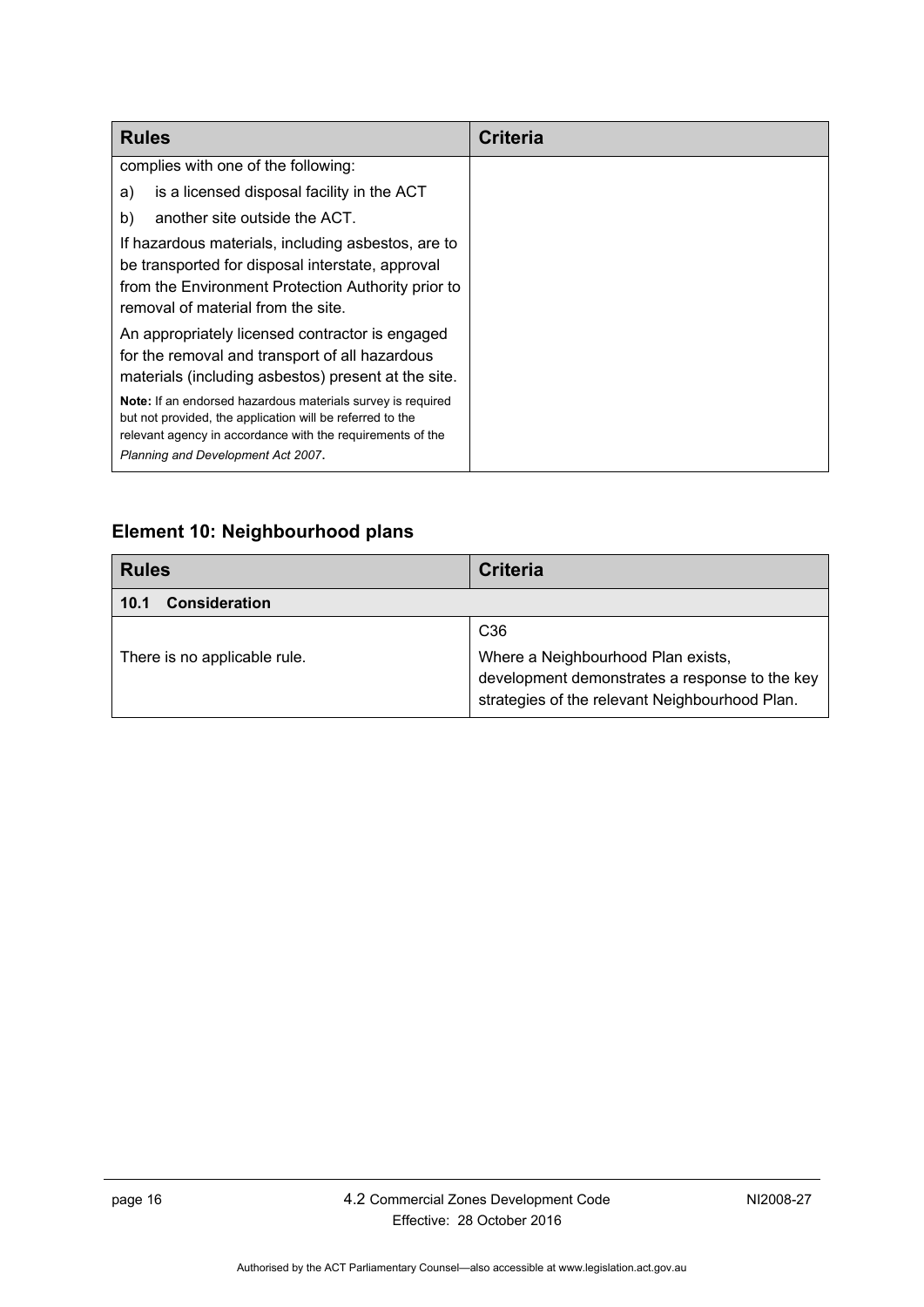# **Part B – Additional controls for town centres**

<span id="page-22-0"></span>This part applies to all development in town centres. Town centres are defined in the relevant precinct code.

| <b>Town centre</b> | Relevant suburb precinct code |
|--------------------|-------------------------------|
| Belconnen          | Belconnen, Bruce              |
| Gungahlin          | Gungahlin                     |
| Tuggeranong        | Greenway                      |
| Woden              | Phillip                       |

#### <span id="page-22-1"></span>**Element 11: Use**

- a) In CZ3 to provide for a range of conveniently located and relatively low rent service trades and commercial uses close to residential areas
- b) In CZ3 to accommodate retail-related uses requiring large floor areas
- c) To ensure that commercial development in CZ3 not undermine the function of CZ1 and CZ2.

<span id="page-22-2"></span>

| 11.1<br>Shops - floor area limit - CZ2 and CZ3                                                  |                                                                                                                                        |
|-------------------------------------------------------------------------------------------------|----------------------------------------------------------------------------------------------------------------------------------------|
| <b>R37</b>                                                                                      | C <sub>37</sub>                                                                                                                        |
| This rule applies CZ2.                                                                          | Shops are limited to a scale appropriate to                                                                                            |
| The maximum gross floor area for a shop is<br>$200m^2$ .                                        | providing convenience shopping and personal<br>services for the local workforce and residents.                                         |
| <b>R37A</b>                                                                                     |                                                                                                                                        |
| This rule applies CZ3.                                                                          | This is a mandatory requirement. There is no                                                                                           |
| The maximum gross floor area for a supermarket<br>or a shop selling food is 200m <sup>2</sup> . | applicable criterion.                                                                                                                  |
|                                                                                                 | C <sub>38</sub>                                                                                                                        |
| There is no applicable rule.                                                                    | Buildings fronting main streets incorporate uses<br>that generate activity or provide for service trades<br>at the ground floor level. |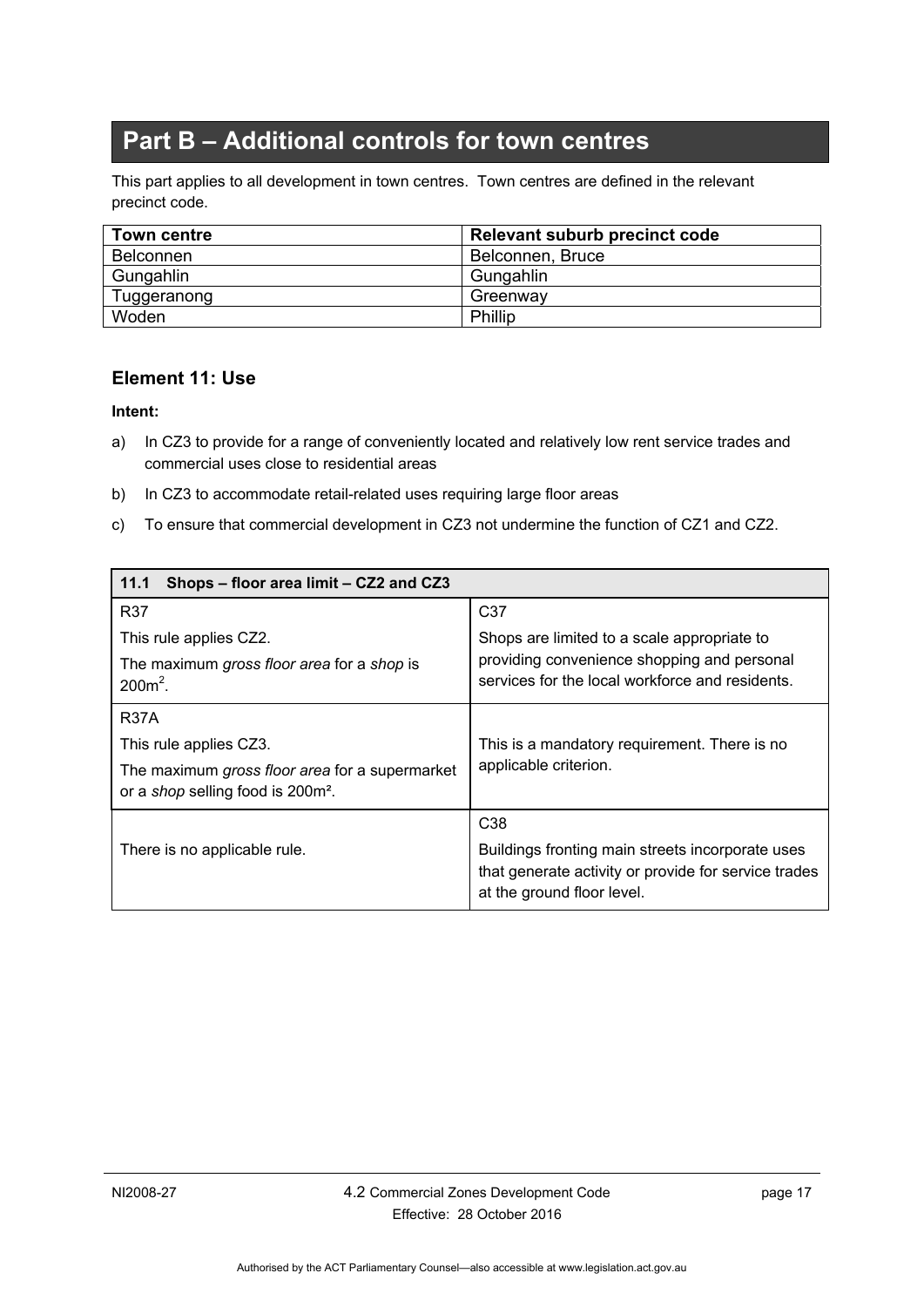### <span id="page-23-0"></span>**Element 12: Buildings**

- a) To encourage a built form and scale of development that reinforces the town centre's role as the main commercial focus for its district
- b) To ensure that buildings are compatible with the built form, siting and scale of development in adjacent areas or the desired character of the area established within the Plan
- c) To promote an attractive pedestrian environment
- d) To ensure that the massing, scale, colours and materials used for buildings results in harmonious and a high quality urban design outcomes
- e) To promote development that creates a diverse, lively and attractive character and provides an attractive and interlinked pedestrian environment
- f) To ensure that the design of buildings reinforces the town centre's role as the main commercial focus for its district and recognises the mixed services nature of CZ3.

<span id="page-23-2"></span><span id="page-23-1"></span>

| <b>Rules</b>                               | <b>Criteria</b>                                                                                                                  |
|--------------------------------------------|----------------------------------------------------------------------------------------------------------------------------------|
| <b>Materials and finishes</b><br>12.1      |                                                                                                                                  |
|                                            | C <sub>39</sub>                                                                                                                  |
| There is no applicable rule.               | Building colours and materials are consistent with<br>existing development within the particular town<br>centre.                 |
| Number of storeys - CZ3<br>12.2            |                                                                                                                                  |
| R40                                        | C40                                                                                                                              |
| This rule applies to CZ3.                  | Buildings achieve all of the following:                                                                                          |
| The maximum number of <i>storeys</i> is 2. | consistency with the desired character<br>a)                                                                                     |
|                                            | b)<br>reasonable solar access to <i>dwellings</i> on<br>adjoining residential blocks and their<br>associated private open space. |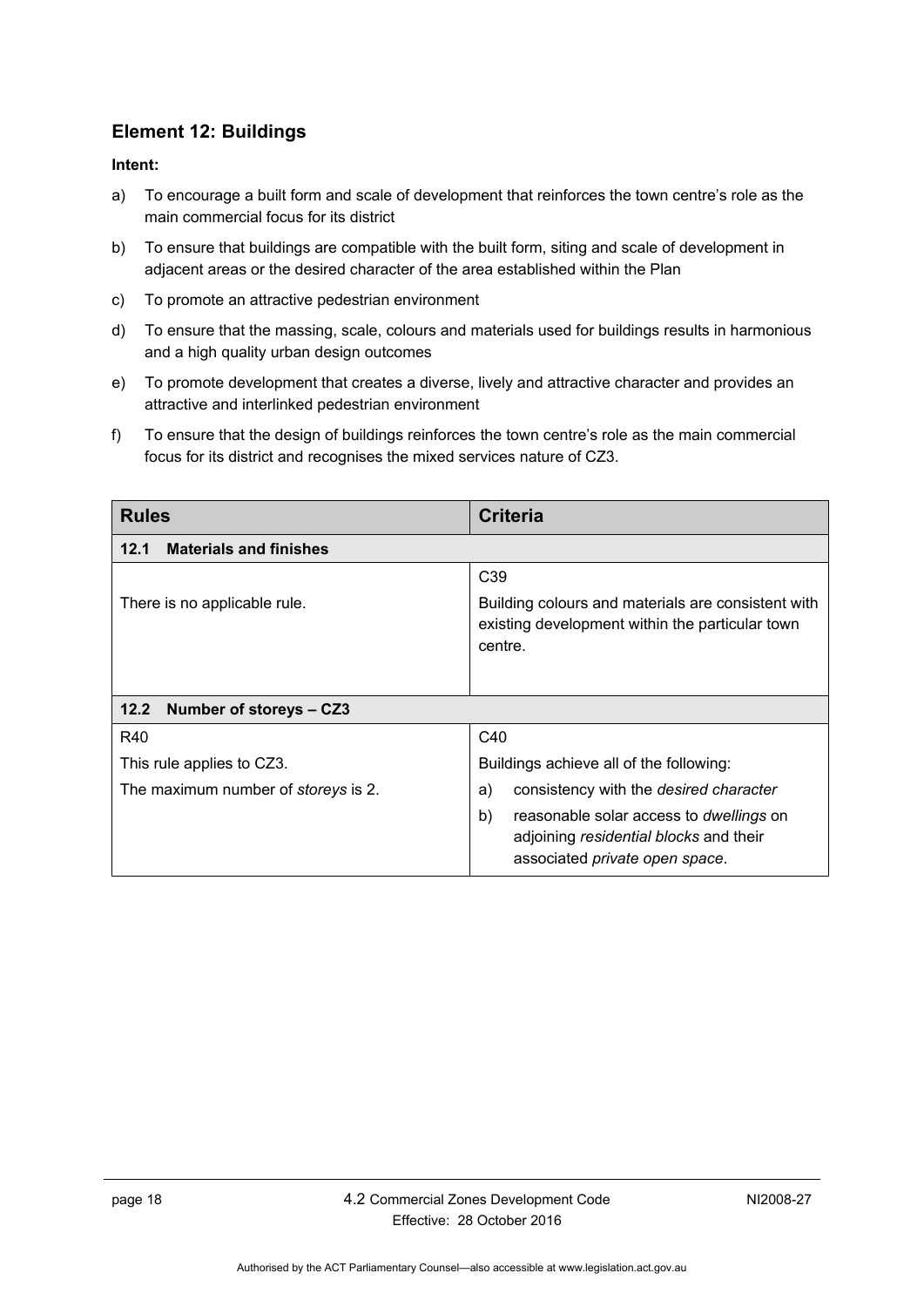# **Part C – Additional controls for group centres**

<span id="page-24-0"></span>This part applies to the following group centres, as shown in the relevant precinct code.

| <b>Group centre</b> | <b>Relevant precinct code</b> |
|---------------------|-------------------------------|
| Amaroo              | Amaroo                        |
| Calwell             | Calwell                       |
| Casey               | Casey                         |
| Charnwood           | Charnwood                     |
| Chisholm            | Chisholm                      |
| Conder              | Conder                        |
| Curtin              | Curtin                        |
| Dickson             | Dickson                       |
| Erindale            | Wanniassa                     |
| Hawker              | Hawker                        |
| Jamison             | Macquarie                     |
| Kaleen              | Kaleen                        |
| Kingston            | Kingston                      |
| Kambah              | Kambah                        |
| Kippax              | Holt                          |
| Manuka              | Griffith, Forrest             |
| Mawson              | Mawson                        |
| Wanniassa           | Wanniassa                     |
| Weston              | Weston                        |

#### <span id="page-24-1"></span>**Element 13: Use**

- a) To provide for and consolidate the major retail and service facilities of the centre within a convenient, safe and attractive pedestrian area
- b) To encourage shop fronts and similar active frontages at street level and create a lively, vibrant character based around main pedestrian systems
- c) To reinforce employment location strategies by limiting the size of offices in group centres
- d) To ensure that commercial development in CZ3 does not undermine the function of CZ1 and CZ2
- e) To ensure that community and recreation facilities remain available to the community
- f) To ensure there is sufficient off-road parking to serve commercial centres
- g) To provide opportunities for higher density residential development, while protecting existing commercial uses and the amenity of residents living in commercial zones.

<span id="page-24-2"></span>

| <b>Rules</b>                                                           | Criteria                                     |
|------------------------------------------------------------------------|----------------------------------------------|
| Shops - floor area limit - CZ2<br>13.1                                 |                                              |
| R41                                                                    |                                              |
| This rule applies to CZ2.                                              | This is a mandatory requirement. There is no |
| The maximum gross floor area for shops<br>(including supermarkets) is: | applicable criterion.                        |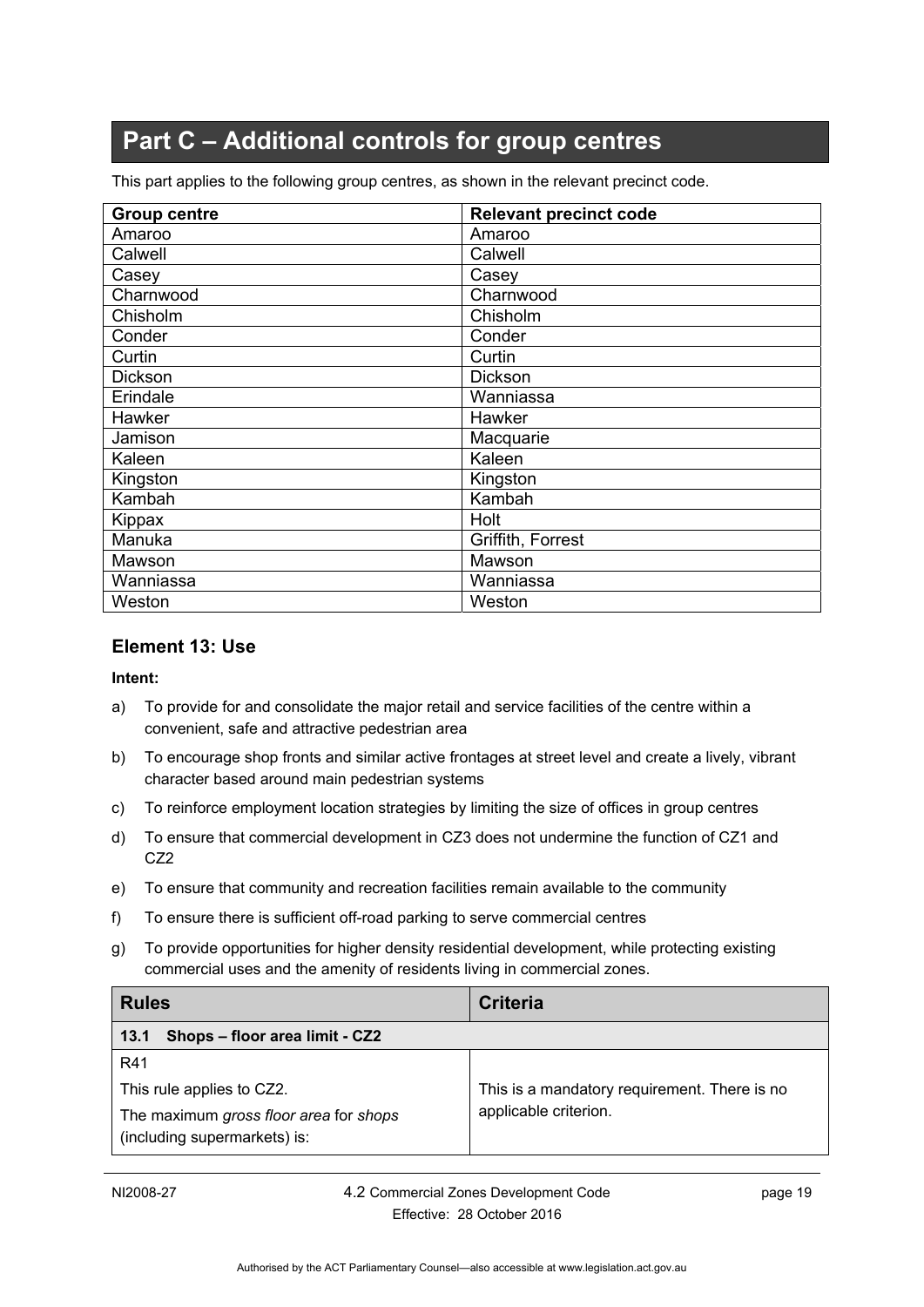<span id="page-25-1"></span><span id="page-25-0"></span>

| <b>Rules</b>                                                                                                   | <b>Criteria</b>                              |  |
|----------------------------------------------------------------------------------------------------------------|----------------------------------------------|--|
| on land that is contiguous with CZ1 zone -<br>a)<br>300m <sup>2</sup>                                          |                                              |  |
| in all other cases - $100m^2$ .<br>b)                                                                          |                                              |  |
| 13.2<br>Shops – floor area limit – CZ3                                                                         |                                              |  |
| R42                                                                                                            |                                              |  |
| This rule applies to CZ3.                                                                                      | This is a mandatory requirement. There is no |  |
| The maximum gross floor area for a shop used or<br>intended to be used as a supermarket is 300m <sup>2</sup> . | applicable criterion.                        |  |
|                                                                                                                |                                              |  |
| Offices - floor area limit<br>13.3                                                                             |                                              |  |
| R43                                                                                                            |                                              |  |
| The maximum gross floor area for offices on any                                                                | This is a mandatory requirement. There is no |  |
| lease is $20002$ .                                                                                             | applicable criterion.                        |  |
| Residential use - ground floor - CZ1<br>13.4                                                                   |                                              |  |
| R44                                                                                                            |                                              |  |
| This rule applies to CZ1.                                                                                      | This is a mandatory requirement. There is no |  |
| Residential use at the ground floor is not<br>permitted.                                                       | applicable criterion.                        |  |

### <span id="page-25-3"></span><span id="page-25-2"></span>**Element 14: Buildings**

- a) To encourage a built form and scale of development that reflects the role of group centres as the main commercial focus for surrounding suburbs
- b) To ensure that buildings are compatible with the built form, siting and scale of development in adjacent areas or the desired future character of the area established within the Plan.
- c) To promote an attractive pedestrian environment.

<span id="page-25-4"></span>

| <b>Rules</b>                               | <b>Criteria</b>                                                                     |
|--------------------------------------------|-------------------------------------------------------------------------------------|
| <b>Number of storeys</b><br>14.1           |                                                                                     |
| R45                                        | C45                                                                                 |
| The maximum number of <i>storeys</i> is 2. | Building comply with all of the following:                                          |
|                                            | are compatible with the desired character<br>a)                                     |
|                                            | are appropriate to the scale and function of<br>b)<br>the use                       |
|                                            | minimise detrimental impacts, including<br>C)<br>overshadowing and excessive scale. |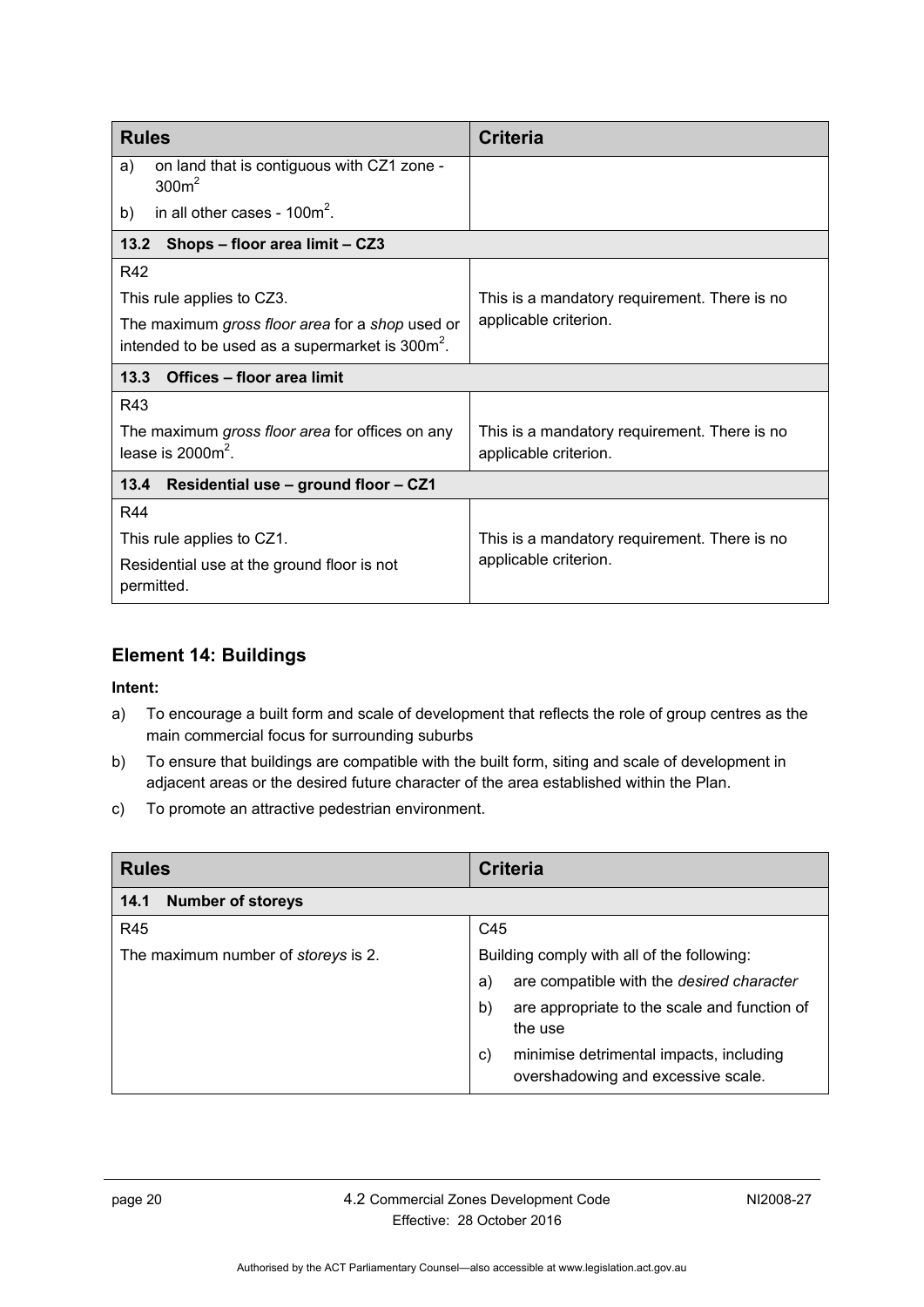<span id="page-26-0"></span>

| <b>Rules</b>                    | <b>Criteria</b>                                                                     |
|---------------------------------|-------------------------------------------------------------------------------------|
| <b>Plot ratio</b><br>14.2       |                                                                                     |
| R46                             | C46                                                                                 |
| The maximum plot ratio is 100%. | Buildings comply with all of the following:                                         |
|                                 | are compatible with the desired character<br>a)                                     |
|                                 | are appropriate to the scale and function of<br>b)                                  |
|                                 | the use                                                                             |
|                                 | minimise detrimental impacts, including<br>C)<br>overshadowing and excessive scale. |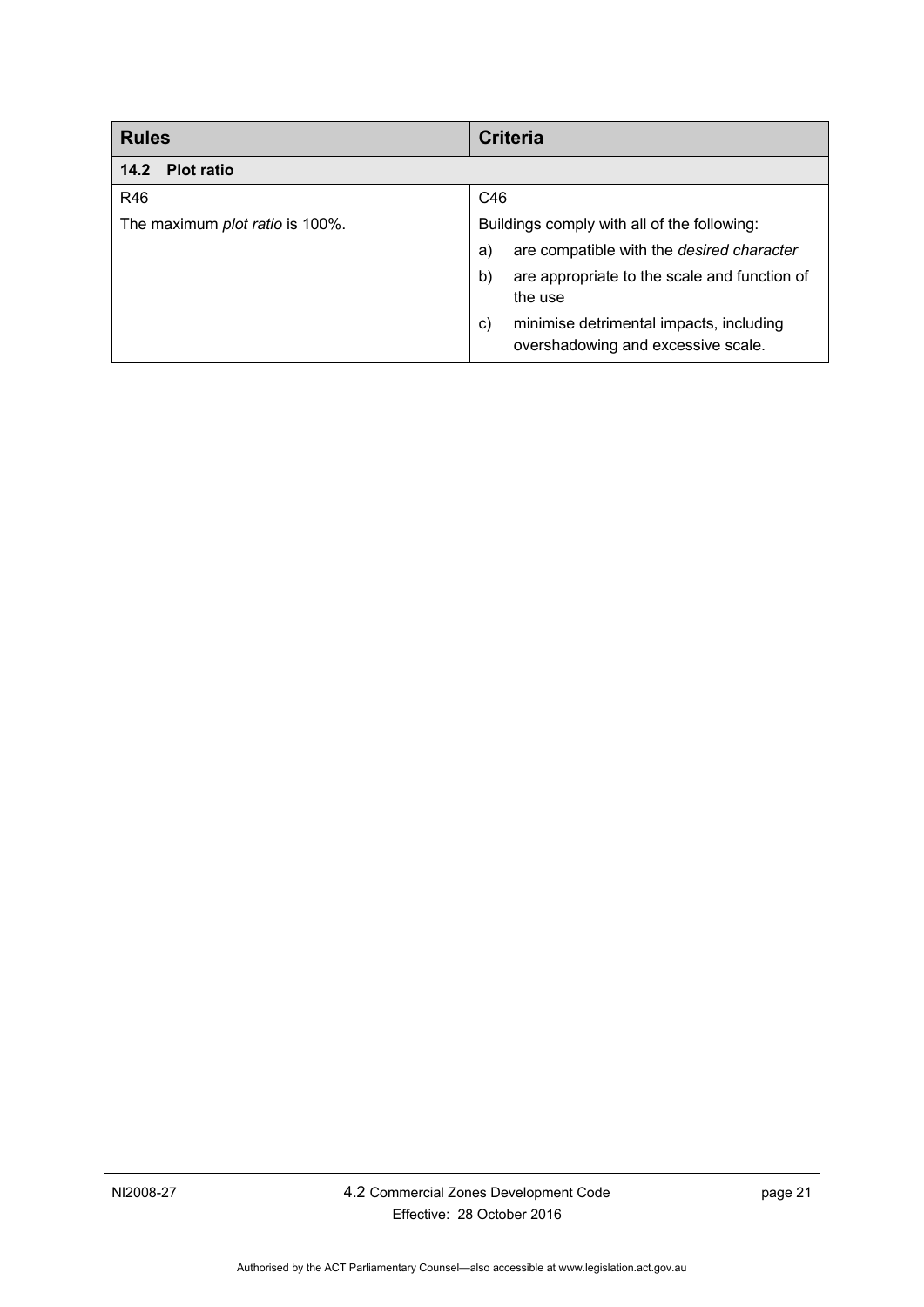# **Part D – Additional controls for local centres**

<span id="page-27-0"></span>This part applies to local centres. Local centres are defined by the CZ4 zone.

#### <span id="page-27-1"></span>**Element 15: Use**

#### **Intent:**

- a) To encourage shop fronts and similar active frontages at street level and create a lively, vibrant character based around main pedestrian systems
- b) To ensure that convenience retailing and other services are readily available to the local community and compatible with nearby residential areas
- c) To provide opportunities for higher density residential development, while protecting existing commercial uses and the amenity of residents living in commercial zones

<span id="page-27-3"></span><span id="page-27-2"></span>

| <b>Rules</b>                                                                                                                                               | <b>Criteria</b>                                                                                                                                                                                                                                                                                                                                                                                                                                                                                                                                       |
|------------------------------------------------------------------------------------------------------------------------------------------------------------|-------------------------------------------------------------------------------------------------------------------------------------------------------------------------------------------------------------------------------------------------------------------------------------------------------------------------------------------------------------------------------------------------------------------------------------------------------------------------------------------------------------------------------------------------------|
| <b>Industrial trades</b><br>15.2                                                                                                                           |                                                                                                                                                                                                                                                                                                                                                                                                                                                                                                                                                       |
|                                                                                                                                                            | C48                                                                                                                                                                                                                                                                                                                                                                                                                                                                                                                                                   |
| There is no applicable rule.                                                                                                                               | Industrial trades are restricted to the repair,<br>maintenance (not including body building, panel<br>beating and spray painting), sale and hire of<br>electrical, mechanical or similar goods.                                                                                                                                                                                                                                                                                                                                                       |
| 15.3<br>Redevelopment                                                                                                                                      |                                                                                                                                                                                                                                                                                                                                                                                                                                                                                                                                                       |
|                                                                                                                                                            | C49                                                                                                                                                                                                                                                                                                                                                                                                                                                                                                                                                   |
| There is no applicable rule.                                                                                                                               | Residential development that results in a<br>reduction in the total GFA provided for<br>commercial/retail purposes by more than 50%<br>may be approved only where one of the following<br>is demonstrated to the satisfaction of the<br>authority:<br>the whole centre is currently not<br>a)<br>commercially viable<br>the centre will remain commercially viable<br>b)<br>after the proposed development.<br>Compliance with this rule is demonstrated<br>C)<br>by a retail/commercial needs assessment<br>prepared by a suitably qualified person. |
| 15.4<br><b>Active frontages</b>                                                                                                                            |                                                                                                                                                                                                                                                                                                                                                                                                                                                                                                                                                       |
| <b>R50</b>                                                                                                                                                 | C <sub>50</sub>                                                                                                                                                                                                                                                                                                                                                                                                                                                                                                                                       |
| Only the following uses are provided in buildings<br>at ground floor level on frontages to main<br>pedestrian areas and routes:<br>business agencies<br>a) | Buildings fronting main pedestrian areas and<br>routes incorporate uses on the ground floor that<br>generate activity in the public space, in a form<br>that is consistent with the needs of the particular                                                                                                                                                                                                                                                                                                                                           |

d) To ensure impacts on other commercially viable local centres are considered.

<span id="page-27-4"></span>page 22 4.2 Commercial Zones Development Code Effective: 28 October 2016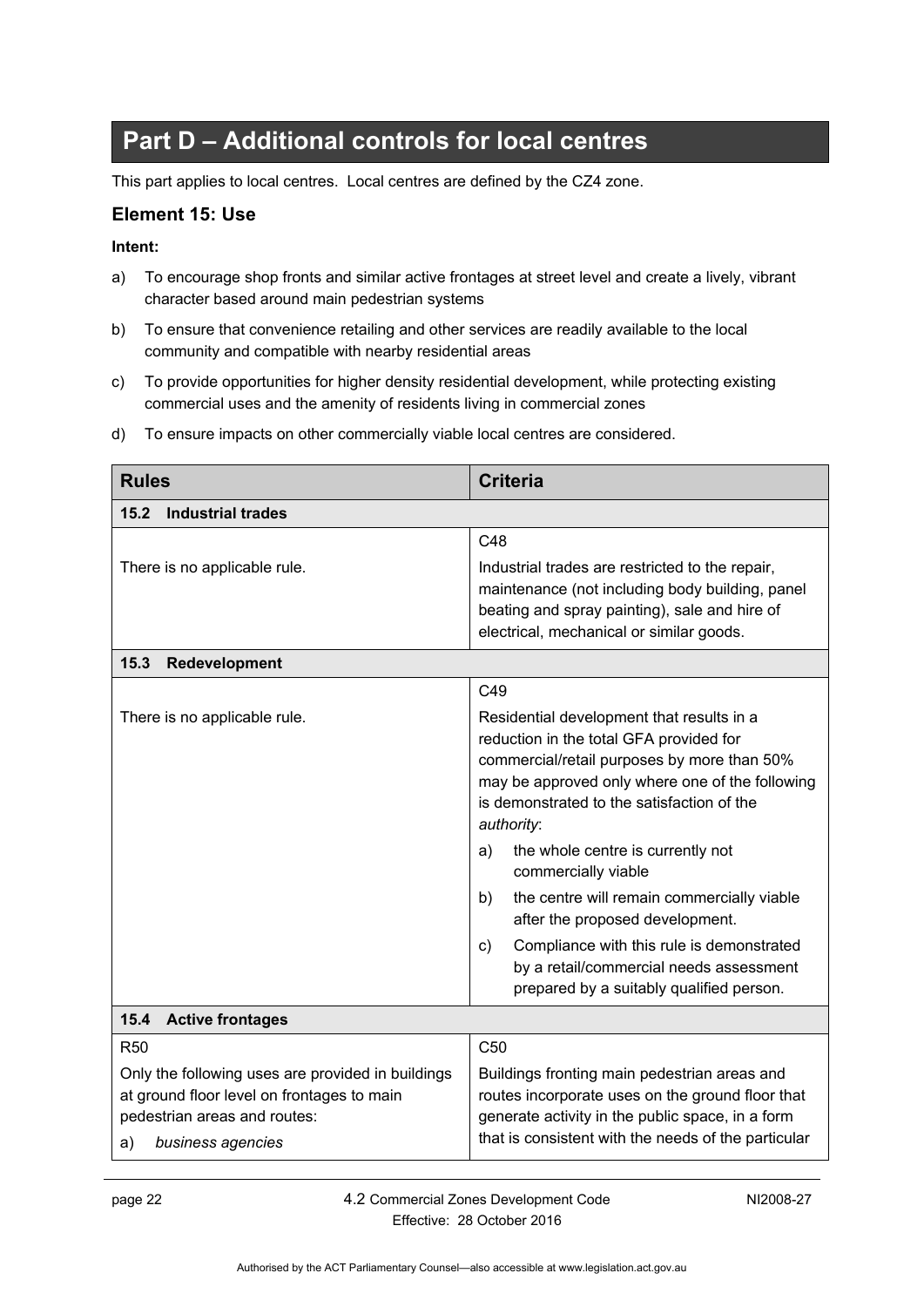<span id="page-28-0"></span>

| <b>Rules</b>                                              |                                                                                                                         | <b>Criteria</b>                                                                                                                                                                           |
|-----------------------------------------------------------|-------------------------------------------------------------------------------------------------------------------------|-------------------------------------------------------------------------------------------------------------------------------------------------------------------------------------------|
| b)                                                        | community activity centres                                                                                              | centre.                                                                                                                                                                                   |
| c)                                                        | financial establishments                                                                                                |                                                                                                                                                                                           |
| d)                                                        | indoor entertainment facilities                                                                                         |                                                                                                                                                                                           |
| e)                                                        | indoor recreation facilities                                                                                            |                                                                                                                                                                                           |
| f)                                                        | public agencies                                                                                                         |                                                                                                                                                                                           |
| g)                                                        | restaurants                                                                                                             |                                                                                                                                                                                           |
| h)                                                        | shops.                                                                                                                  |                                                                                                                                                                                           |
| <b>Residential use</b><br>15.5                            |                                                                                                                         |                                                                                                                                                                                           |
| <b>R51</b>                                                |                                                                                                                         | C <sub>51</sub>                                                                                                                                                                           |
| a)                                                        | RESIDENTIAL USE is not located at ground<br>floor level along streets where active<br>frontages are required.           | Convenience retailing and other accessible,<br>convenient shopping and community and<br>business services are available to meet the                                                       |
| b)                                                        | Redevelopment proposals retain at least the<br>existing level of gross floor area provided for<br>non-residential uses. | needs of the local population.                                                                                                                                                            |
| 15.6                                                      | Shops - floor area                                                                                                      |                                                                                                                                                                                           |
| <b>R51A</b>                                               |                                                                                                                         | C51A                                                                                                                                                                                      |
| The maximum gross floor area for a shop is<br>$1000m^2$ . |                                                                                                                         | An existing shop that exceeds a gross floor area<br>of 1000m <sup>2</sup> may be redeveloped up to its existing<br>gross floor area where the shop complies with<br>one of the following: |
|                                                           |                                                                                                                         | was lawfully constructed on or before<br>a)<br>10 April 2015                                                                                                                              |
|                                                           |                                                                                                                         | was subject to development approval issued<br>b)<br>on or before 10 April 2015                                                                                                            |
|                                                           |                                                                                                                         | was the subject of a development application<br>C)<br>lodged on or before 10 April 2015 that was<br>subsequently approved.                                                                |

### <span id="page-28-2"></span><span id="page-28-1"></span>**Element 16: Buildings**

- a) To encourage a built form and scale of development that reflects the centre's role as a commercial and community focus for the local area
- b) To ensure that buildings are compatible with the built form, siting and scale of development in adjacent areas or the desired future character of the area established within the Plan
- c) To promote an attractive pedestrian environment
- d) To ensure that development is compatible with, and does not adversely impact on, the environment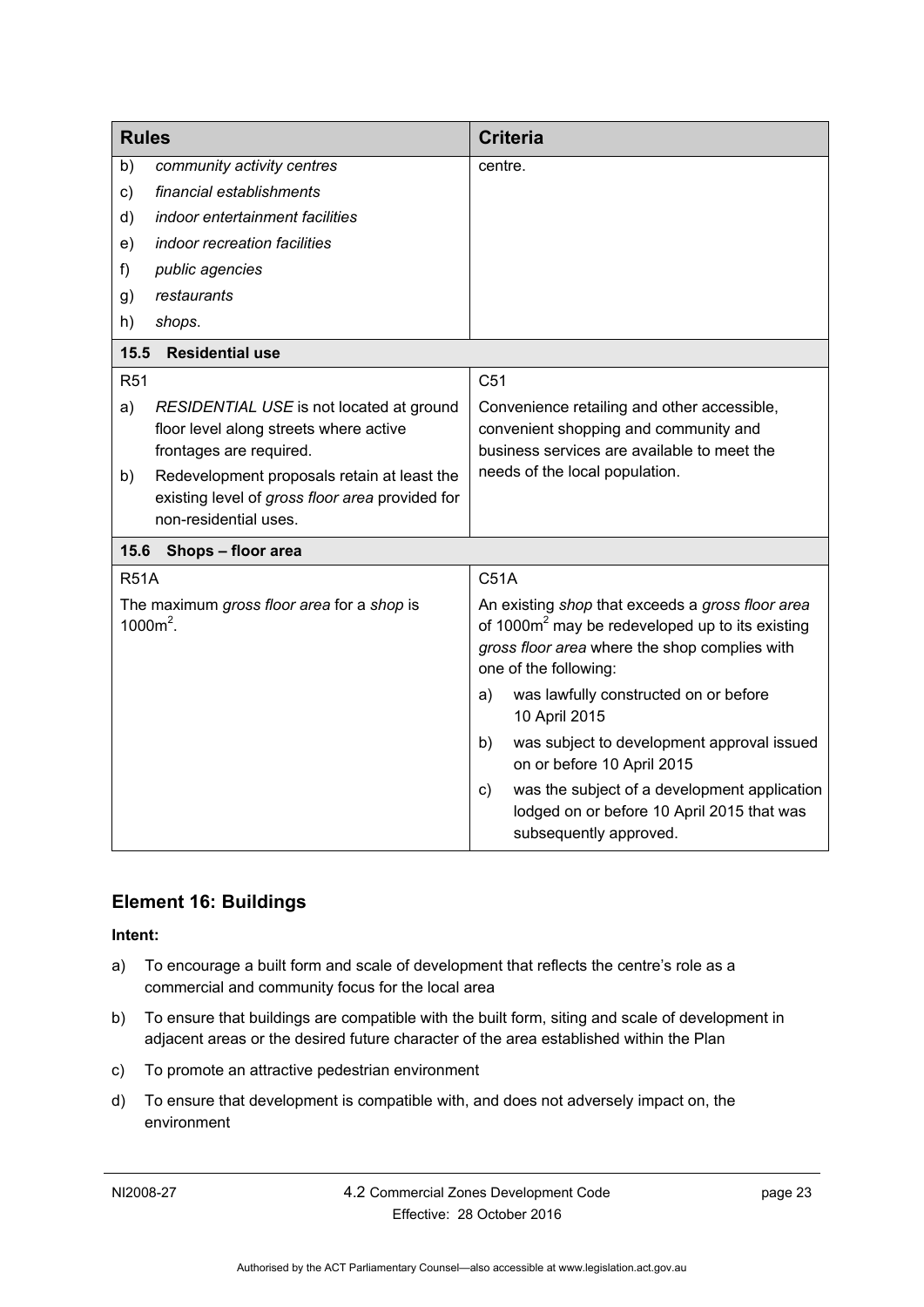- e) To ensure building design reinforces the local centre's role and contributes to a diverse, lively and attractive character
- f) To ensure that the massing, scale, colours and materials used for buildings results in harmonious and high quality urban design outcomes
- g) To provide for buildings that promote a safe and accessible environment.

<span id="page-29-2"></span><span id="page-29-1"></span><span id="page-29-0"></span>

| <b>Rules</b>                        | <b>Criteria</b>                                                                                                                                                                                                                      |
|-------------------------------------|--------------------------------------------------------------------------------------------------------------------------------------------------------------------------------------------------------------------------------------|
| 16.1<br><b>Number of storeys</b>    |                                                                                                                                                                                                                                      |
| R <sub>52</sub>                     | C <sub>52</sub>                                                                                                                                                                                                                      |
| The maximum number of storeys is 2. | Buildings achieve all of the following:                                                                                                                                                                                              |
|                                     | consistency with the desired character<br>a)                                                                                                                                                                                         |
|                                     | b)<br>reasonable solar access to dwellings on<br>adjoining residential blocks and their<br>associated private open space.                                                                                                            |
| 16.2<br><b>Building design</b>      |                                                                                                                                                                                                                                      |
|                                     | C <sub>53</sub>                                                                                                                                                                                                                      |
| There is no applicable rule.        | Development contributes to the amenity and<br>character of the adjacent public spaces by<br>achieving all of the following:<br>interesting, functional and attractive facades<br>a)<br>that contribute positively to the streetscape |
|                                     | and the pedestrian experience                                                                                                                                                                                                        |
|                                     | minimal visual impact of reflected sunlight<br>b)                                                                                                                                                                                    |
|                                     | articulated building forms to compliment the<br>C)<br>desired character                                                                                                                                                              |
|                                     | integration of plant installations and service<br>structures with the building design, so they are<br>set back from the building facade and screened<br>from public areas.                                                           |
| 16.3<br><b>Plot ratios</b>          |                                                                                                                                                                                                                                      |
|                                     | C <sub>54</sub>                                                                                                                                                                                                                      |
| There is no applicable rule.        | Buildings comply with all of the following:                                                                                                                                                                                          |
|                                     | are compatible with the desired character<br>a)                                                                                                                                                                                      |
|                                     | b)<br>are appropriate to the scale and function of<br>the use                                                                                                                                                                        |
|                                     | minimise detrimental impacts, including<br>$\mathsf{c})$<br>overshadowing and excessive scale.                                                                                                                                       |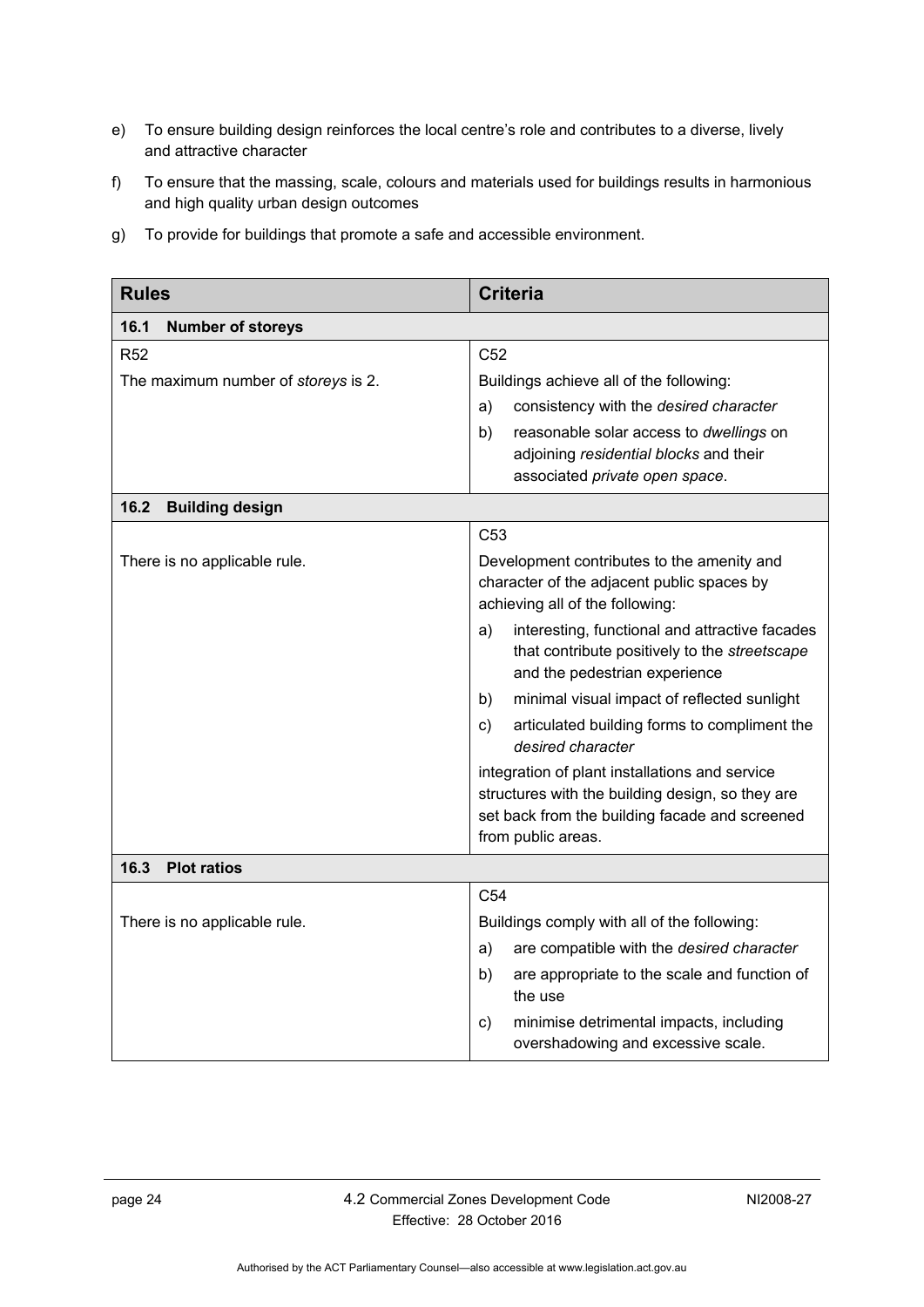# **Part DA – Additional controls for CZ5**

<span id="page-30-0"></span>This part applies to CZ5 mixed use

<span id="page-30-1"></span>

| <b>Rules</b>                                              | <b>Criteria</b>                                                       |
|-----------------------------------------------------------|-----------------------------------------------------------------------|
| 16A.1 Shops - floor area                                  |                                                                       |
| <b>R54A</b>                                               |                                                                       |
| The maximum gross floor area for a shop is<br>$1500m^2$ . | This is a mandatory requirement. There is no<br>applicable criterion. |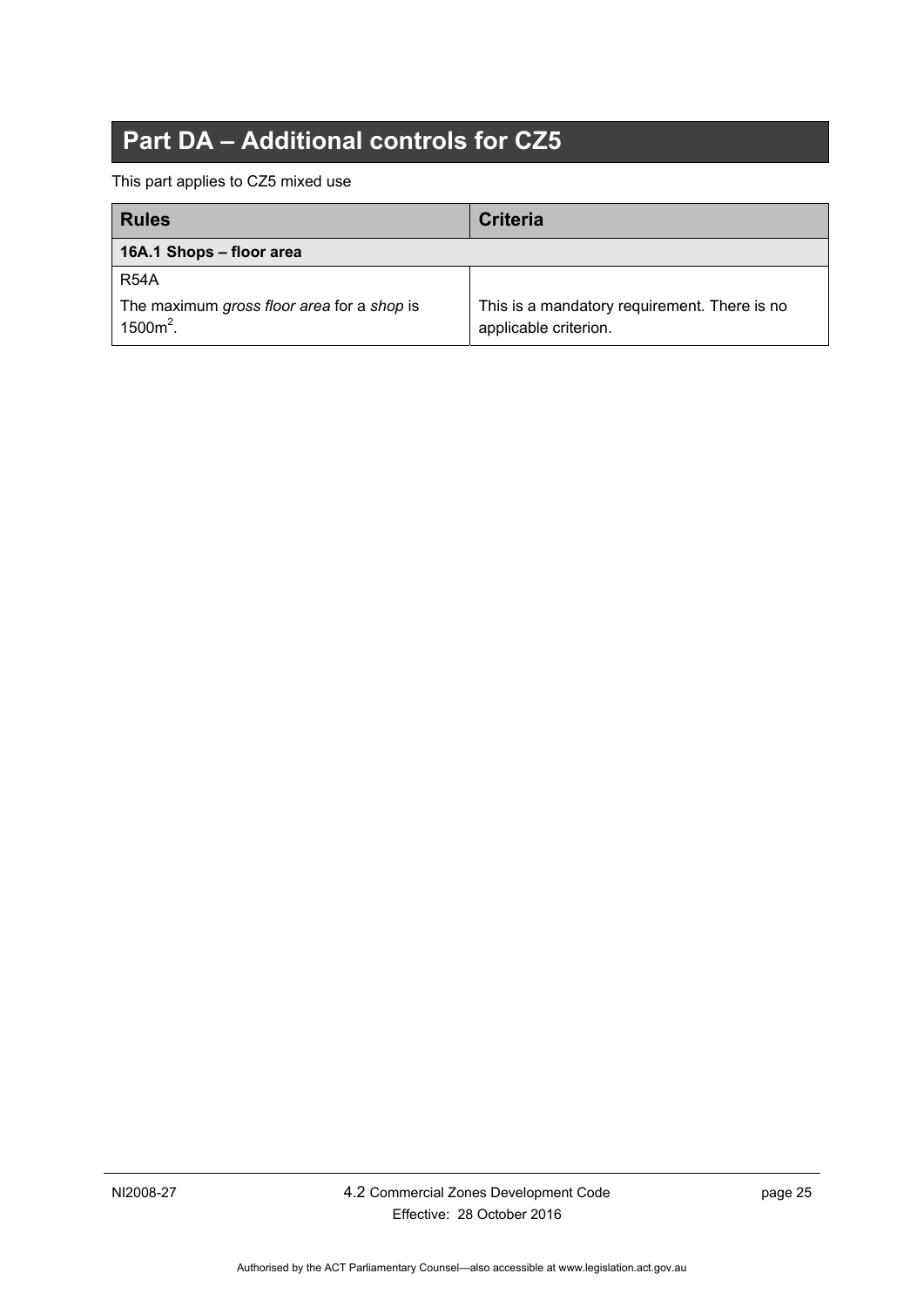# **Part E – Additional controls for CZ6**

<span id="page-31-0"></span>This part applies to CZ6 leisure and accommodation zone.

### <span id="page-31-1"></span>**Element 17: Use – CZ6**

<span id="page-31-2"></span>

| <b>Rules</b>                                                                                                                                                         | <b>Criteria</b>                                                                                               |
|----------------------------------------------------------------------------------------------------------------------------------------------------------------------|---------------------------------------------------------------------------------------------------------------|
| <b>Shops</b><br>17.1                                                                                                                                                 |                                                                                                               |
| <b>R55</b>                                                                                                                                                           | C <sub>55</sub>                                                                                               |
| Shops are permitted only where related to the<br>sale of entertainment, accommodation and<br>leisure goods such as specialty items or arts,<br>crafts and souvenirs. | Shops are appropriate to the primary function of<br>the zone for tourist, recreation and leisure<br>purposes. |
| R <sub>56</sub>                                                                                                                                                      |                                                                                                               |
| The maximum gross floor area for each shop is<br>$2502$ .                                                                                                            | This is a mandatory requirement. There is no<br>applicable criterion.                                         |
| This rule does not apply to <i>shops</i> selling<br>predominantly one or more of the following:                                                                      |                                                                                                               |
| a)<br>arts                                                                                                                                                           |                                                                                                               |
| b)<br>crafts                                                                                                                                                         |                                                                                                               |
| souvenirs.<br>C)                                                                                                                                                     |                                                                                                               |

### <span id="page-31-3"></span>**Element 18: Buildings – CZ6**

<span id="page-31-5"></span><span id="page-31-4"></span>

| <b>Rules</b>                                              | Criteria                                                                                                                         |
|-----------------------------------------------------------|----------------------------------------------------------------------------------------------------------------------------------|
| 18.1<br><b>Number of storeys</b>                          |                                                                                                                                  |
| <b>R57</b>                                                | C <sub>57</sub>                                                                                                                  |
| The maximum number of <i>storeys</i> is 2.                | Buildings achieve all of the following:                                                                                          |
|                                                           | consistency with the desired character<br>a)                                                                                     |
|                                                           | b)<br>reasonable solar access to <i>dwellings</i> on<br>adjoining residential blocks and their<br>associated private open space. |
| 18.2<br><b>Setbacks</b>                                   |                                                                                                                                  |
| <b>R58</b>                                                | C <sub>58</sub>                                                                                                                  |
| Minimum boundary setback is 6m.                           | Buildings comply with all of the following:                                                                                      |
|                                                           | are compatible with the desired character<br>a)                                                                                  |
| Note:<br>This applies to front, side and rear boundaries. | b)<br>are appropriate to the scale and function of<br>the use                                                                    |
|                                                           | minimise detrimental impacts including<br>C)<br>overshadowing and excessive scale.                                               |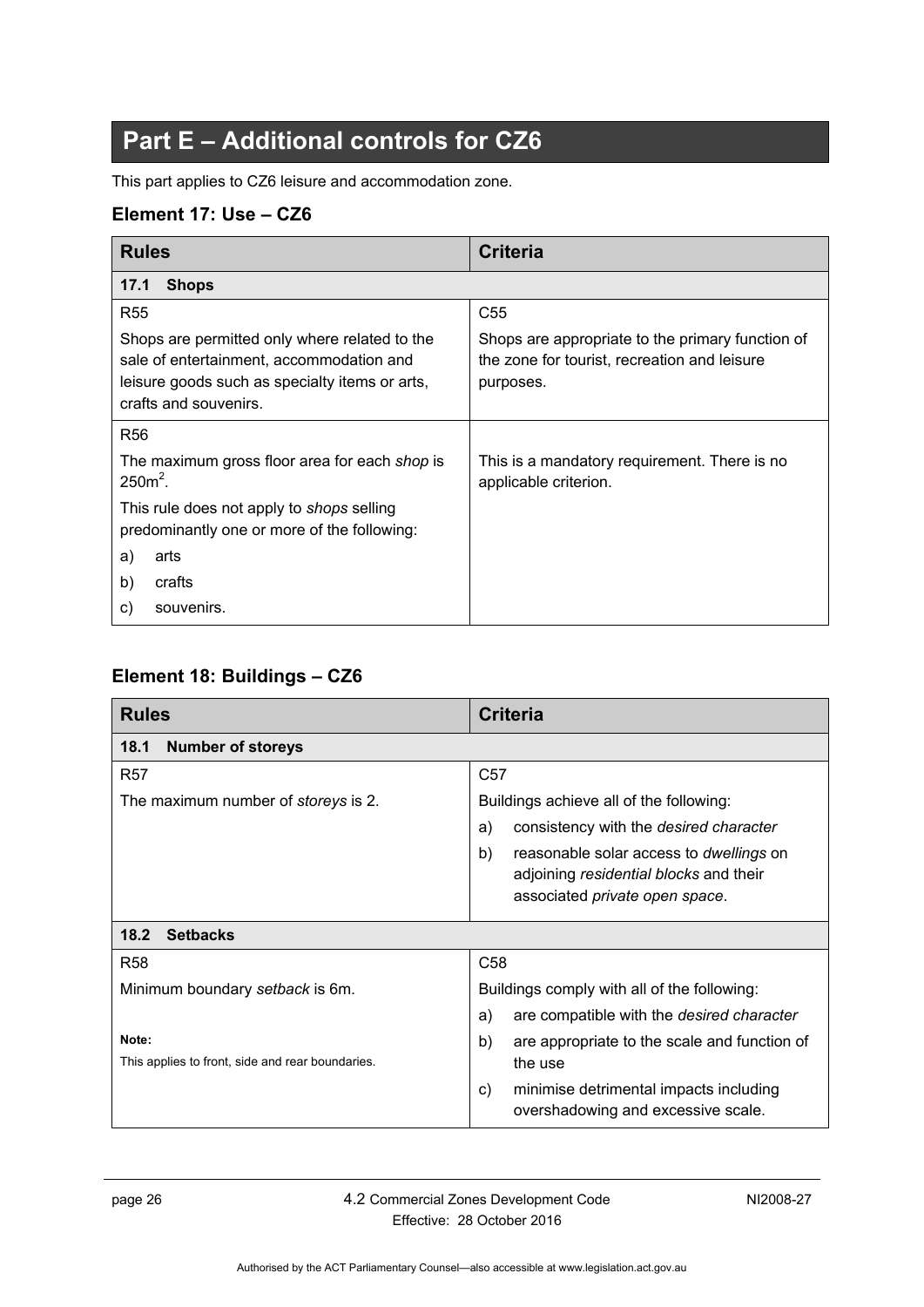# **Part F – Residential uses**

<span id="page-32-0"></span>This part applies to residential development in commercial zones.

#### <span id="page-32-1"></span>**Element 19: Residential development**

#### **Intent:**

a) To provide opportunities for higher density residential development, while protecting existing commercial uses and the amenity of residents living in commercial zones.

<span id="page-32-4"></span><span id="page-32-3"></span><span id="page-32-2"></span>

| <b>Rules</b>                                                                                                                                                                       | <b>Criteria</b>                                                       |  |
|------------------------------------------------------------------------------------------------------------------------------------------------------------------------------------|-----------------------------------------------------------------------|--|
| <b>Single dwelling housing</b><br>19.1                                                                                                                                             |                                                                       |  |
| R <sub>59</sub><br>Single dwelling housing complies with the<br>Residential Zones - Single Dwelling Housing<br>Development Code.                                                   | This is a mandatory requirement. There is no<br>applicable criterion. |  |
| <b>Multi unit housing</b><br>19.2                                                                                                                                                  |                                                                       |  |
| R <sub>60</sub><br><i>Multi unit housing</i> or residential components of<br>commercial mixed use complies with the<br>Residential Zones - Multi Unit Housing<br>Development Code. | This is a mandatory requirement. There is no<br>applicable criterion. |  |
| 19.3<br>Residential care accommodation (where permitted)                                                                                                                           |                                                                       |  |
| R <sub>61</sub><br>Residential care accommodation complies with<br>the relevant parts of the Residential Zones<br>Development Code.                                                | This is a mandatory requirement. There is no<br>applicable criterion. |  |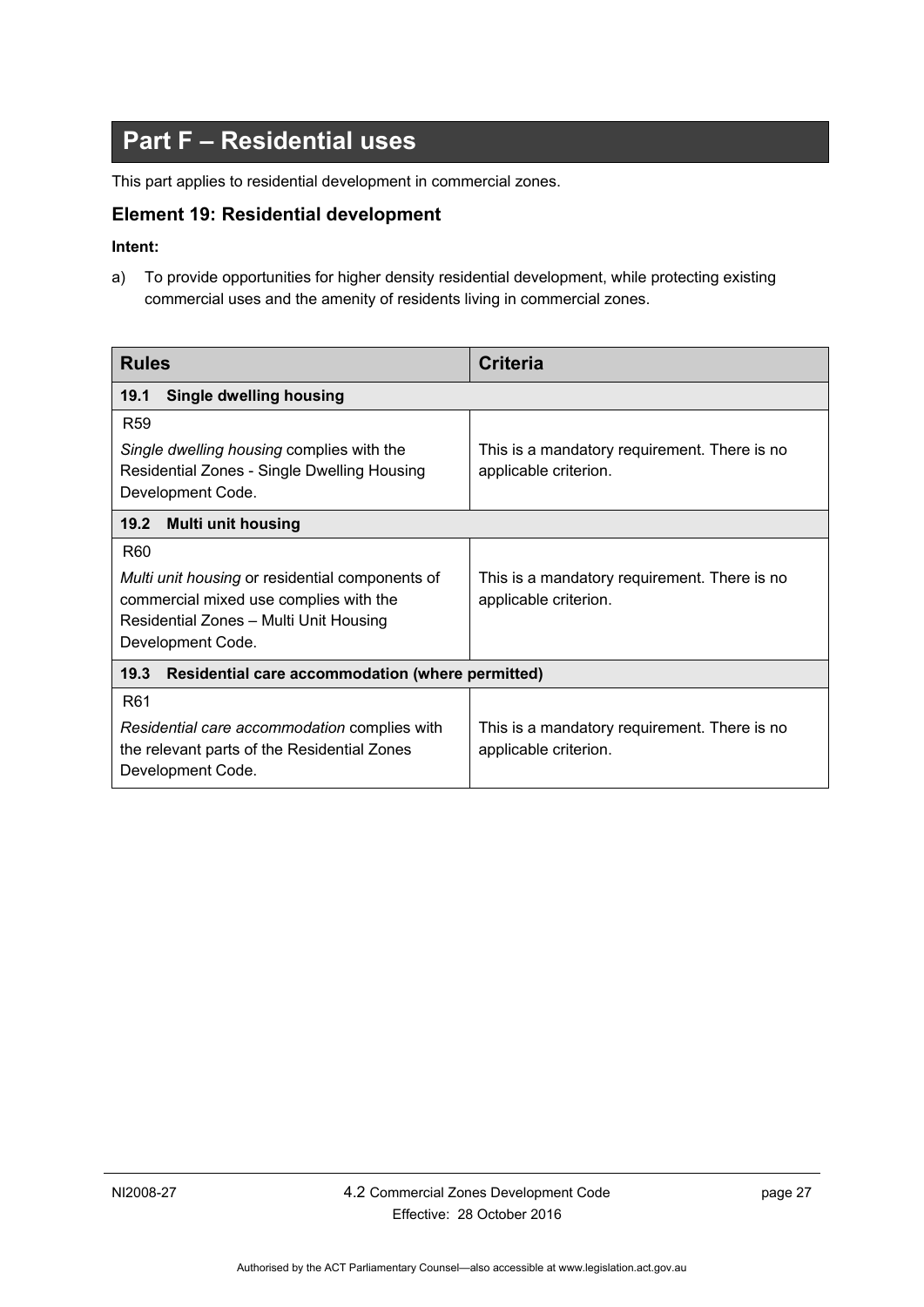# **Part G – Endorsement by government agencies (entities)**

<span id="page-33-0"></span>This part applies to all development in commercial zones.

#### **Intent:**

a) To ensure, to the satisfaction of the relevant authority, provision of all necessary onsite services required for the construction and operation stages of the proposed use.

#### <span id="page-33-1"></span>**Element 20: Loading and unloading facilities**

<span id="page-33-2"></span>

| <b>Rules</b>                                                    | <b>Criteria</b>                                                       |
|-----------------------------------------------------------------|-----------------------------------------------------------------------|
| Goods<br>20.1                                                   |                                                                       |
| R <sub>62</sub>                                                 |                                                                       |
| Goods loading and unloading facilities are<br>endorsed by TAMS. | This is a mandatory requirement. There is no<br>applicable criterion. |

#### <span id="page-33-3"></span>**Element 21: Waste management**

<span id="page-33-5"></span><span id="page-33-4"></span>

| <b>Rules</b>                                                                                                                                                                                                                           | <b>Criteria</b>                                                       |
|----------------------------------------------------------------------------------------------------------------------------------------------------------------------------------------------------------------------------------------|-----------------------------------------------------------------------|
| <b>Management of construction waste</b><br>21.1                                                                                                                                                                                        |                                                                       |
| R63                                                                                                                                                                                                                                    |                                                                       |
| This rule applies to development that is likely to<br>generate more than $20m3$ of waste comprising<br>one or more of the following:                                                                                                   | This is a mandatory requirement. There is no<br>applicable criterion. |
| demolition waste<br>a)                                                                                                                                                                                                                 |                                                                       |
| construction waste<br>b)                                                                                                                                                                                                               |                                                                       |
| excavation material.<br>C)                                                                                                                                                                                                             |                                                                       |
| The management of construction waste is to be<br>endorsed by TAMS.                                                                                                                                                                     |                                                                       |
| Notes:                                                                                                                                                                                                                                 |                                                                       |
| TAMS will endorse waste facilities and<br>$\mathbf{1}$ .<br>management associated with the development if<br>they comply with the current version of the<br>Development Control Code for Best Practice Waste<br>Management in the ACT. |                                                                       |
| TAMSD may endorse departures.<br>2.                                                                                                                                                                                                    |                                                                       |
| 21.2<br>Post occupancy waste management                                                                                                                                                                                                |                                                                       |
| <b>R64</b>                                                                                                                                                                                                                             |                                                                       |
| Post occupancy waste management facilities are<br>to be endorsed by TAMS.                                                                                                                                                              | This is a mandatory requirement. There is no<br>applicable criterion. |
| Note:                                                                                                                                                                                                                                  |                                                                       |
| TAMS will endorse post occupancy waste management<br>facilities where they are in accordance with the current<br>version of the Development Control Code for Best Practice<br>Waste Management in the ACT.                             |                                                                       |
| TAMS may endorse departures.                                                                                                                                                                                                           |                                                                       |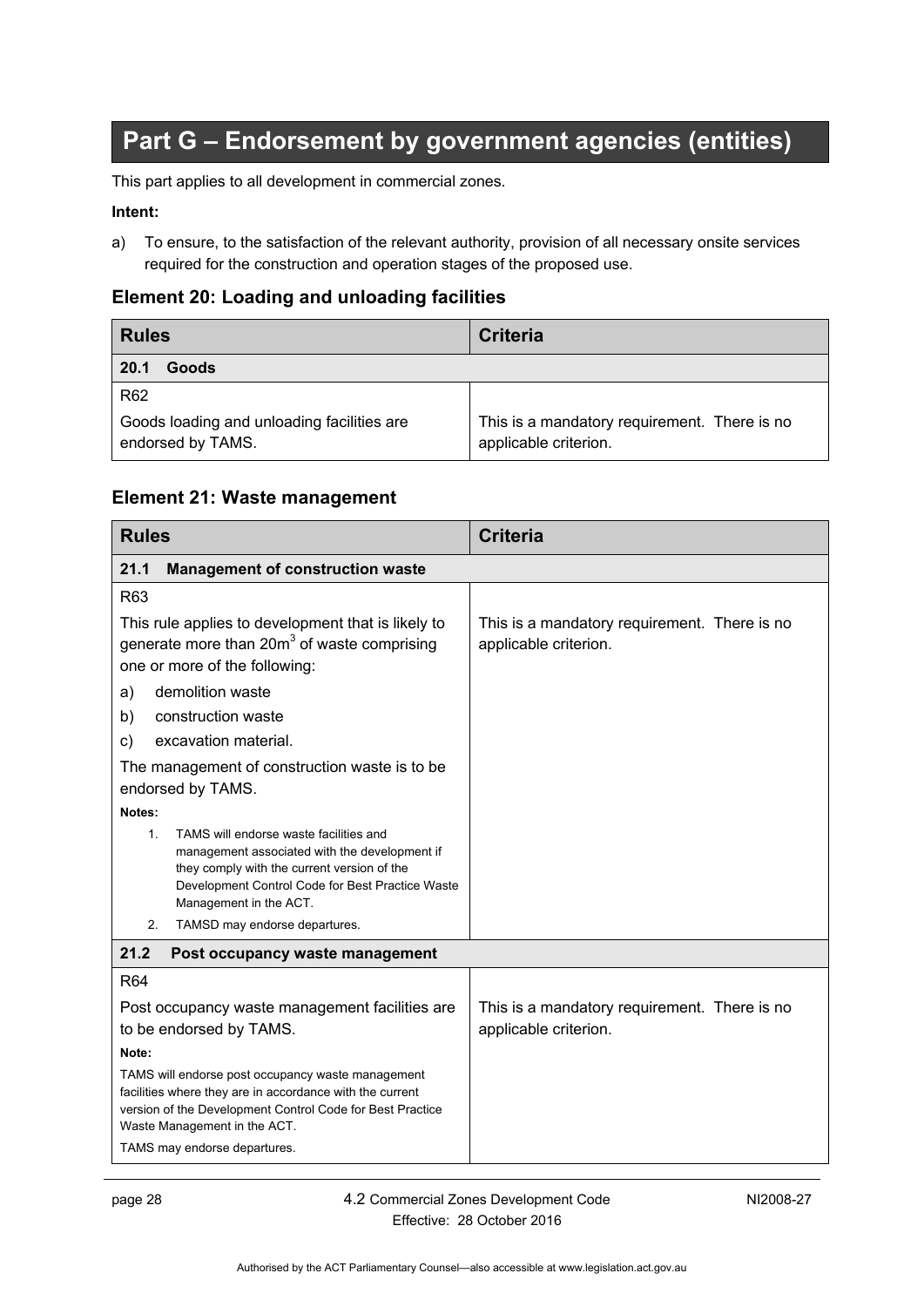| <b>Rules</b>                                                                                                                                                                                                                                                                            | Criteria                                                                                                                                                                                    |
|-----------------------------------------------------------------------------------------------------------------------------------------------------------------------------------------------------------------------------------------------------------------------------------------|---------------------------------------------------------------------------------------------------------------------------------------------------------------------------------------------|
| R <sub>65</sub>                                                                                                                                                                                                                                                                         | C65                                                                                                                                                                                         |
| A statement of compliance from the relevant<br>agency is provided, which confirms that the<br>discharge (or potential discharge by accident or<br>spillage) of non-domestic liquid waste to the<br>sewerage or stormwater networks complies with<br>utility standards and requirements. | If a statement of compliance is not provided the<br>application will be referred to the relevant agency<br>in accordance with the requirements of the<br>Planning and Development Act 2007. |

### <span id="page-34-0"></span>**Element 22: Utilities**

<span id="page-34-1"></span>

| <b>Rules</b>                                                                                                                                                                                                                                                                                                                                                                                                                            | <b>Criteria</b>                                                       |
|-----------------------------------------------------------------------------------------------------------------------------------------------------------------------------------------------------------------------------------------------------------------------------------------------------------------------------------------------------------------------------------------------------------------------------------------|-----------------------------------------------------------------------|
| 22.1<br><b>Utilities</b>                                                                                                                                                                                                                                                                                                                                                                                                                |                                                                       |
| R66                                                                                                                                                                                                                                                                                                                                                                                                                                     |                                                                       |
| This rule applies to any proposed encroachment<br>into a registered easement.                                                                                                                                                                                                                                                                                                                                                           | This is a mandatory requirement. There is no<br>applicable criterion. |
| The proposed encroachment is approved in<br>writing by the relevant service provider.                                                                                                                                                                                                                                                                                                                                                   |                                                                       |
| <b>R67</b>                                                                                                                                                                                                                                                                                                                                                                                                                              |                                                                       |
| A statement of compliance from each relevant<br>utility provider (for water, sewerage, electricity,<br>stormwater and gas) is provided, which confirms<br>that the location and nature of earthworks, utility<br>connections, proposed buildings, pavements and<br>landscape features comply with utility standards,<br>access provisions and asset clearance zones.<br>Notes:<br>1.<br>If there is no stormwater easement or Territory | This is a mandatory requirement. There is no<br>applicable criterion. |
| owned stormwater pipes located within the property<br>boundary, a "Statement of Compliance" for<br>stormwater from TAMSD (Asset Acceptance) is not<br>required to be obtained                                                                                                                                                                                                                                                           |                                                                       |
| 2.<br>Where there is conflict between planning and utility<br>requirements, the utility requirements take<br>precedence over other codified or merit provisions                                                                                                                                                                                                                                                                         |                                                                       |
| If a statement of compliance is not provided the<br>application will be referred to the relevant agency in<br>accordance with the requirements of the Planning<br>and Development Act 2007.                                                                                                                                                                                                                                             |                                                                       |
| R <sub>68</sub>                                                                                                                                                                                                                                                                                                                                                                                                                         |                                                                       |
| All new permanent or long-term electricity supply<br>lines are underground.                                                                                                                                                                                                                                                                                                                                                             | This is a mandatory requirement. There is no<br>applicable criterion. |
| R <sub>69</sub>                                                                                                                                                                                                                                                                                                                                                                                                                         |                                                                       |
| Subject to ACTEWAGL approval, all under cover<br>areas drain to the sewer.                                                                                                                                                                                                                                                                                                                                                              | This is a mandatory requirement. There is no<br>applicable criterion. |

NI2008-27 4.2 Commercial Zones Development Code Effective: 28 October 2016